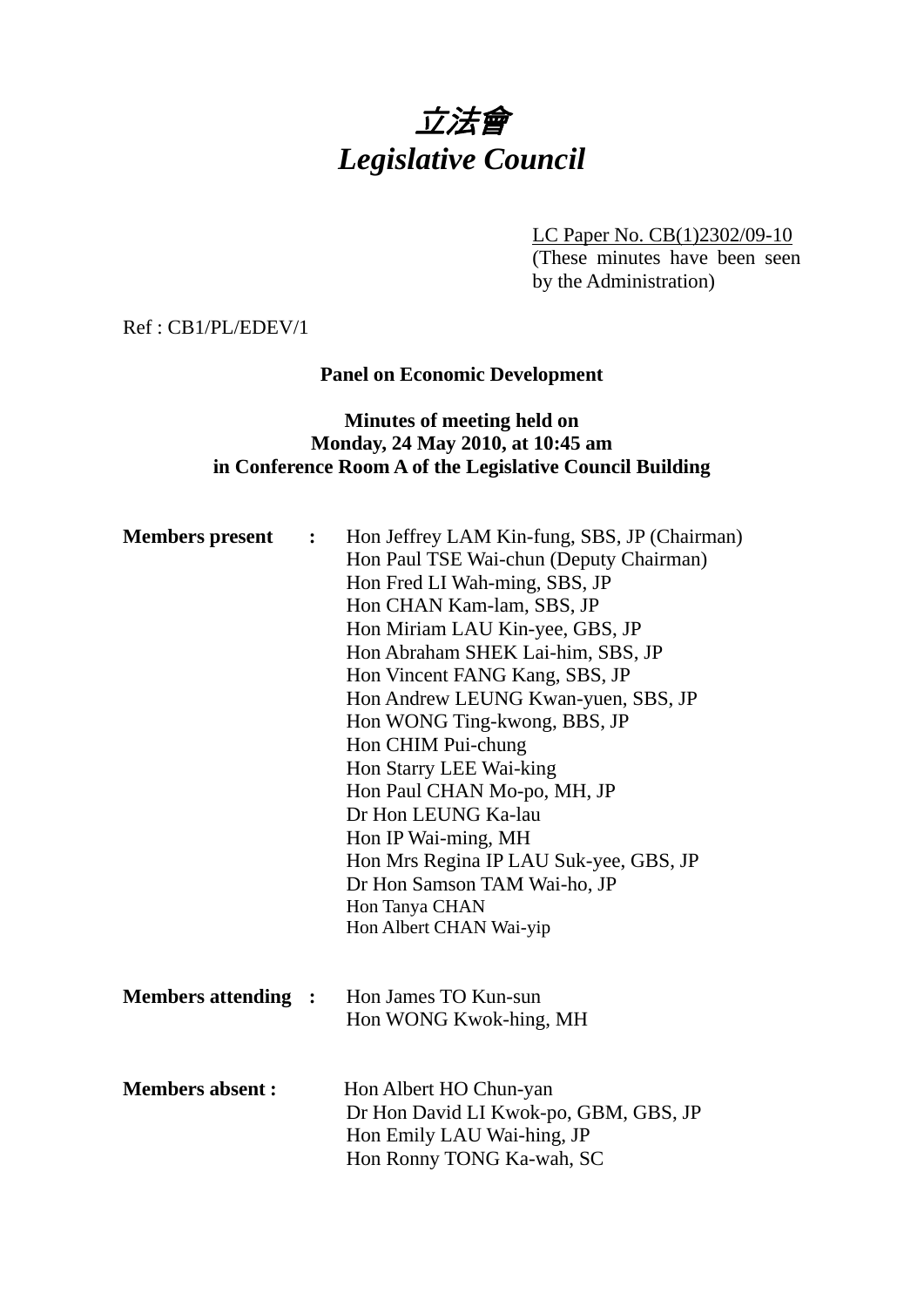**Public officers : Agenda Item IV attending**

Mrs Rita LAU, JP Secretary for Commerce and Economic Development

Miss Yvonne CHOI, JP Permanent Secretary for Commerce and Economic Development (Commerce, Industry and Tourism)

Mr Gregory SO, JP Under Secretary for Commerce and Economic Development

Mr Richard YUEN, JP Commissioner of Customs and Excise

Ms Linda SO, JP Deputy Secretary for Commerce and Economic Development (Commerce and Industry)

Mr YAU Kin-chung Principal Assistant Secretary for Commerce and Economic Development (Commerce and Industry)

Mr S Y CHEUNG Head of Trade Controls Customs and Excise Department

#### Agenda Item V

Mrs Rita LAU, JP Secretary for Commerce and Economic Development

Mr Philip YUNG, JP Commissioner for Tourism

Mrs Laura ARON Assistant Commissioner for Tourism

 **invitation** 

Attendance by : Agenda Item V

Travel Industry Council of Hong Kong

Mr Michael WU, MH Chairman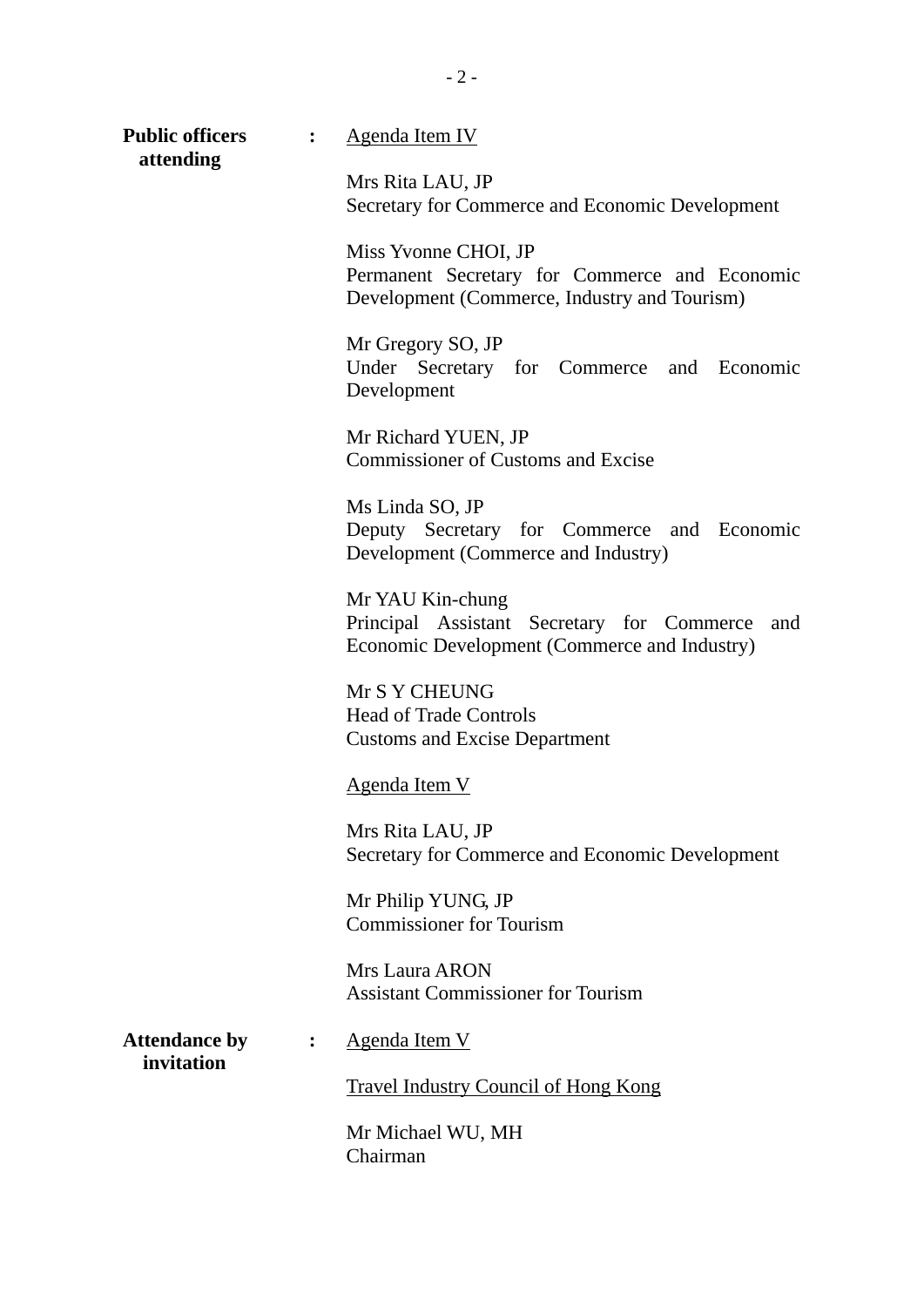| Mr Joseph TUNG, JP<br><b>Executive Director</b>                                                                     |
|---------------------------------------------------------------------------------------------------------------------|
| <b>Clerk in attendance :</b> Ms Debbie YAU<br>Chief Council Secretary (1)6                                          |
| <b>Staff in attendance :</b><br>Mr Timothy TSO<br><b>Assistant Legal Adviser 2</b>                                  |
| Ms Angel SHEK<br>Senior Council Secretary (1)1                                                                      |
| <b>Ms Michelle NIEN</b><br>Legislative Assistant (1)9                                                               |
| <b>Confirmation of minutes and matters arising</b><br>(LC Paper No. CB(1)1916/09-10<br>- Minutes<br>of meeting held |
|                                                                                                                     |

The minutes of the meeting held on 26 April 2010 were confirmed.

26 April 2010)

#### **II Information paper issued since last meeting**

(LC Paper No. CB(1)1812/09-10(01) - Tables and graphs showing the import and retail prices of major oil products from April 2008 to March 2010 furnished by the Census and Statistics Department)

2. Members noted the above information paper issued since the last regular meeting.

**III Items for discussion at the next meeting**  (LC Paper No. CB(1)1910/09-10(01) **-** List of outstanding items for discussion

LC Paper No. CB(1)1910/09-10(02) **-** List of follow-up actions)

3. The Chairman referred members to the list of items for discussion at the Panel meeting on 28 June 2010:

(a) Competition Bill

 $-3 -$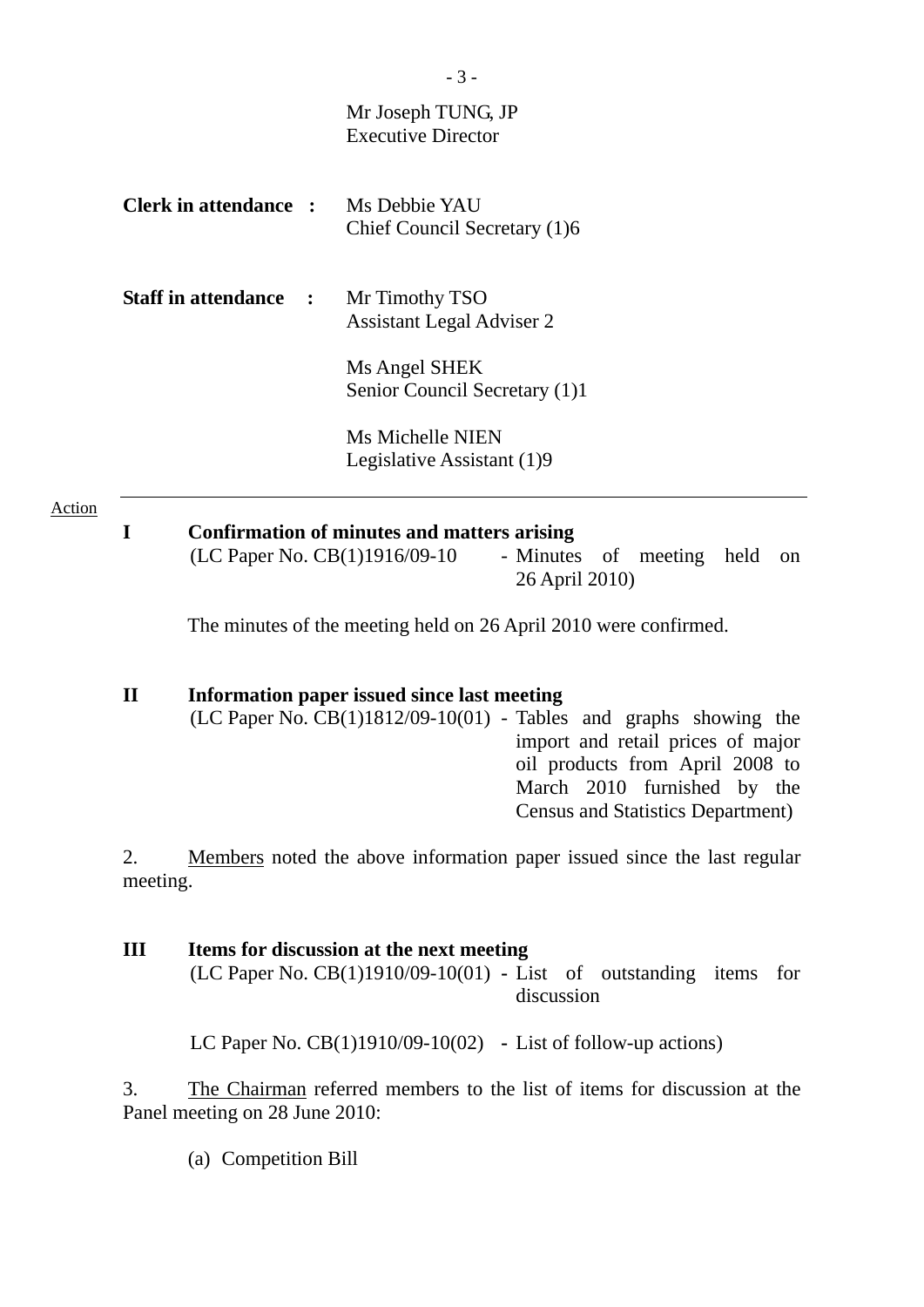- (b) Framework Agreement on Hong Kong/Guangdong Co-operation
	- (i) tourism co-operation
	- (ii) logistics development
- (c) Introduction of petrol of lower octane level by oil companies
- (d) Midfield development of the Hong Kong International Airport

4. The Chairman suggested and members agreed that the Panel could discuss items (a) and (b) at the next regular meeting on 28 June 2010, since items (c) and (d) could be discussed at a later meeting. The Chairman advised that the Commerce and Economic Development Bureau had indicated that it might propose one to two items for discussion at the July meeting, and the agenda for the July meeting could be discussed in June.

5. In view of the heavy agenda of the June meeting, members agreed the meeting on 28 June 2010 should start at 10:00 am instead of 10:45 am.

(*post-meeting note* : With the concurrence of the Chairman, the Administration had provided an information paper regarding item (d) on the midfield development of the Hong Kong International Airport, which was circulated to Panel members on 31 May 2010 vide LC Paper No. 2086/09-10(01).)

## **IV Strengthening consumer protection legislation against unfair trade practices: broad directions of the review**

- $(LC$  Paper No.  $CB(1)1910/09-10(03)$  Administration's paper on strengthening consumer protection legislation to tackle unfair trade practices: broad policy directions
- LC Paper No. CB(1)1910/09-10(04) Paper on review of consumer protection legislation prepared by the Legislative Council Secretariat (updated background brief))

LC Paper No.CB(1)1985/09-10(02) - Letter from Hon Starry LEE (*Tabled at the meeting and issued via email on 24 May 2010*) Wai-king dated 18 May 2010 (Chinese version only))

# Briefing by the Administration

6. At the invitation of the Chairman, the Secretary for Commerce and Economic Development (SCED) briefed members on the broad policy directions to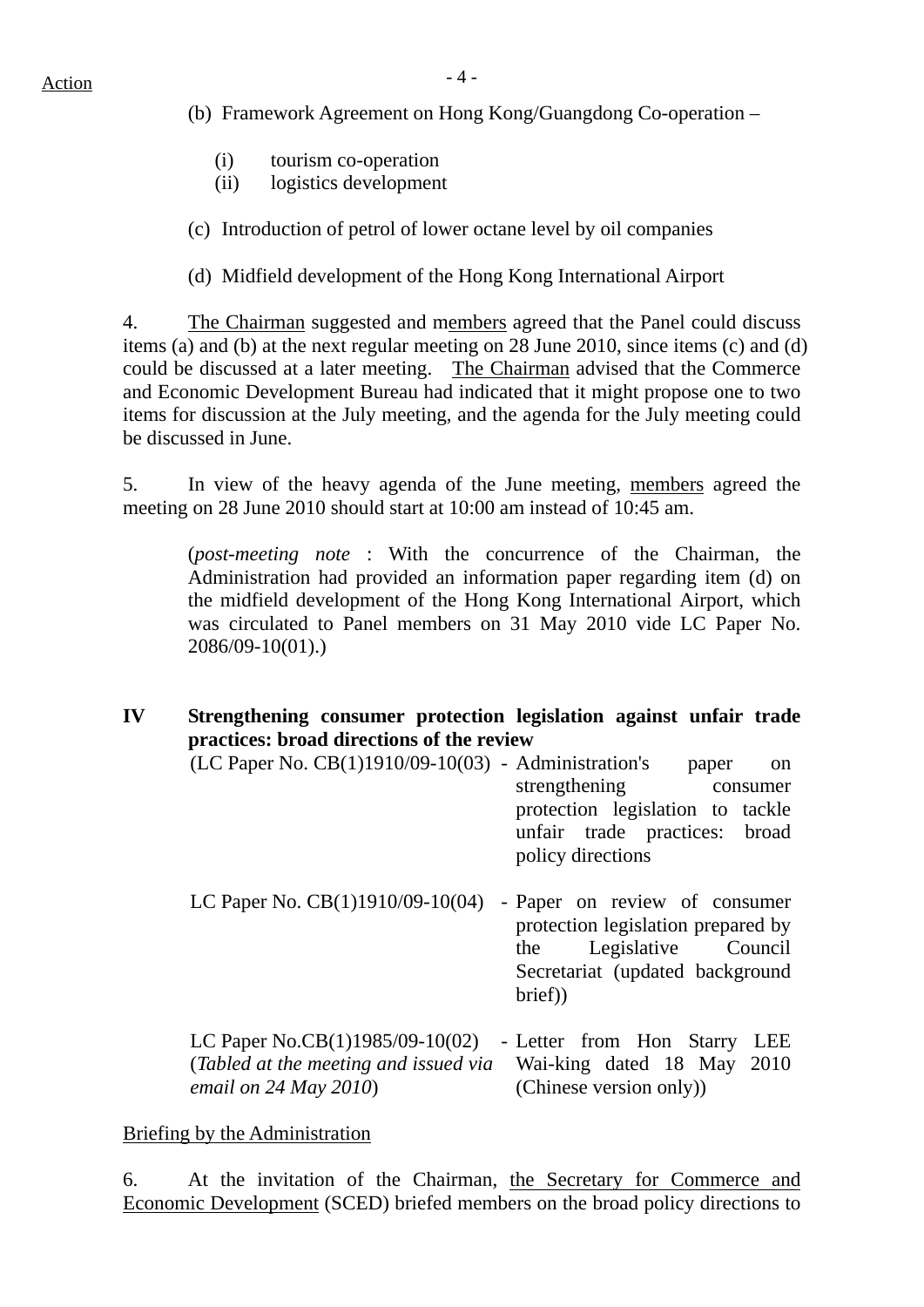strengthen consumer protection legislation. She said that in order to deal with inadequacies in tackling commonly seen unfair trade practices in an expeditious and effective manner, the Government considered that a more pragmatic approach was to strengthen existing legislation and institutions. The Administration had explained the rationale of this approach during the motion debate on "Establishing a comprehensive consumer protection regime" at the Council meeting on 6 January 2010. The Government's proposal was to expand the coverage of the Trade Descriptions Ordinance (Cap. 362) (TDO) to include indications in respect of services in consumer transactions. Apart from combating false indications on services, the improvement proposals would also tackle other unfair trade practices, i.e. misleading omissions, aggressive or high-pressure practices, "bait-and-switch" and "accepting payment without the intention or ability to supply the contracted goods or services". New or specific criminal offences in TDO would be created to prohibit these unfair trade practices. On enforcement, SCED said that to capitalize on and put to the best use its expertise and enforcement experience, it was recommended that the Custom and Excise Department (C&ED) be designated as the enforcement agency for the new offences to be created. Separately, the Government would also consider introducing a compliance-based enforcement mechanism to complement the criminal sanctions provided in TDO.

7. SCED further said that having regard to the local market situation and consumer expectation, it was recommended that a targeted approach be adopted if cooling-off arrangements were to be imposed by statute. Under this approach, the Government was inclined towards imposing cooling-off arrangements on transactions of time share rights in the light of their complexity and novelty to consumers in Hong Kong, as well as contracts made during unsolicited visits to consumers' homes or places of work since consumers might be caught off-guard in such situations. The Government did not recommend imposing mandatory cooling-off arrangements across the board as it would have far reaching implications which would adversely affect business operation and give rise to moral hazard. SCED further said that the Government was now in the process of formulating detailed legislative proposals which would be included in a consultation document to be issued later to solicit public views. The Government would finalize the proposals after taking into account members' views and suggestions at the meeting, with a view to releasing the consultation paper in July 2010 at the earliest.

#### Discussion

## *Enforcement and consumer redress*

8. Mr CHAN Kam-lam noted with concern the drastic increase in the number of complaints on misrepresentation (excluding those relating to structured financial products) received by the Consumer Council (CC), i.e. from 834 cases in 2008 to 1 740 in 2009, compared to complaints on other unfair trade practices (e.g. high-pressure tactics, "bait-and-switch", misleading price indications) (Annex to LC Paper No. CB(1)1910/09-10(03)). He opined that this might reflect a worsening trend in the use of unfair trade practices contravening TDO, as well as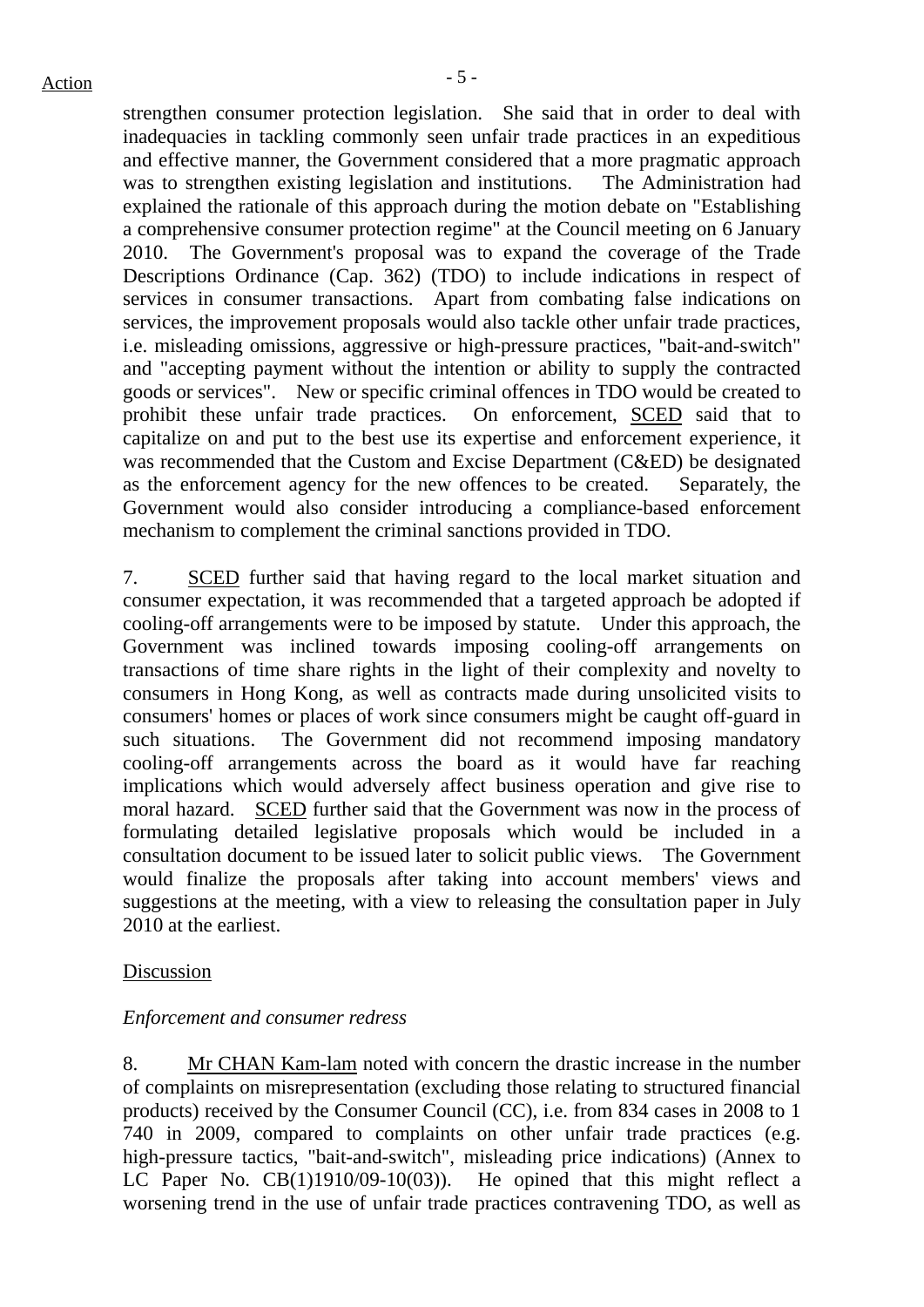inadequacies in regulation and enforcement.

9. SCED said that the rising number of complaints in respect of misrepresentation was probably due to increased consumer awareness and protection following the enactment of legislative amendments in TDO and the five orders imposed by the Chief Executive in Council under TDO in mid 2008 to enhance protection for consumers in the purchase of jewellery items and electronic products. Recognizing the limitations of a product-specific approach and to enhance consumer protection in respect of supply of services, the Government intended to put in place a more comprehensive mechanism as recommended under the broad policy directions. The Commissioner of Customs and Excise (C of C&E) echoed that in the light of past experience, the number of consumer complaints for certain products would rise after legislative amendments were made to related consumer protection legislation, which was a result of enhanced awareness and knowledge of the public about the relevant products and consumer rights. He stressed that a regulatory regime with clear legislative provisions would facilitate enforcement in the long run.

10. Ms Starry LEE supported the directions to strengthen consumer protection legislation and the recommendation that C&ED should be responsible for enforcing the proposed new offences. Mr CHAN Kam-lam said that while C&ED was currently responsible for enforcing TDO mainly during clearance of goods upon importation, he considered that there should be more enforcement agencies and channels to meet the growing demand for regulating unfair trade practices. In this connection, he enquired whether the Government would also consider empowering CC with an enforcement role to act on complaints to help alleviate the workload of C&ED.

11. Mr WONG Kwok-hing welcomed the Administration's initiative to brief the Panel on the broad directions of the improvement proposals on strengthening consumer protection legislation, which had long been awaited by the general consumers. He supported that the proposed new offences be enforced by the C&ED having regard to its role and expertise in conducting inspections and "covert operations". Mr WONG suggested that the Administration should enhance CC's powers in initiating civil proceedings against unfair trade practices so as to complement C&ED's efforts in respect of prosecution actions under TDO.

12. C of C&E said that C&ED had all along been collaborating with CC to crack down dishonest sales practices. Consumers could file their complaints directly to C&ED, which, being an enforcement agency, would conduct investigation and commence legal proceedings to deal with suspected cases. Investigation and enforcement work involved due procedures and might take time. In practice, the public usually lodged their complaints with CC, which would try to resolve disputes through mediation first, in particular if the disputes were only due to misunderstanding, with a view to facilitating settlement between the disputing parties. CC also used to provide information to C&ED on shops subject to frequent complaints by consumers, while C&ED focused its manpower and resources on conducting surprise inspections and "covert operations".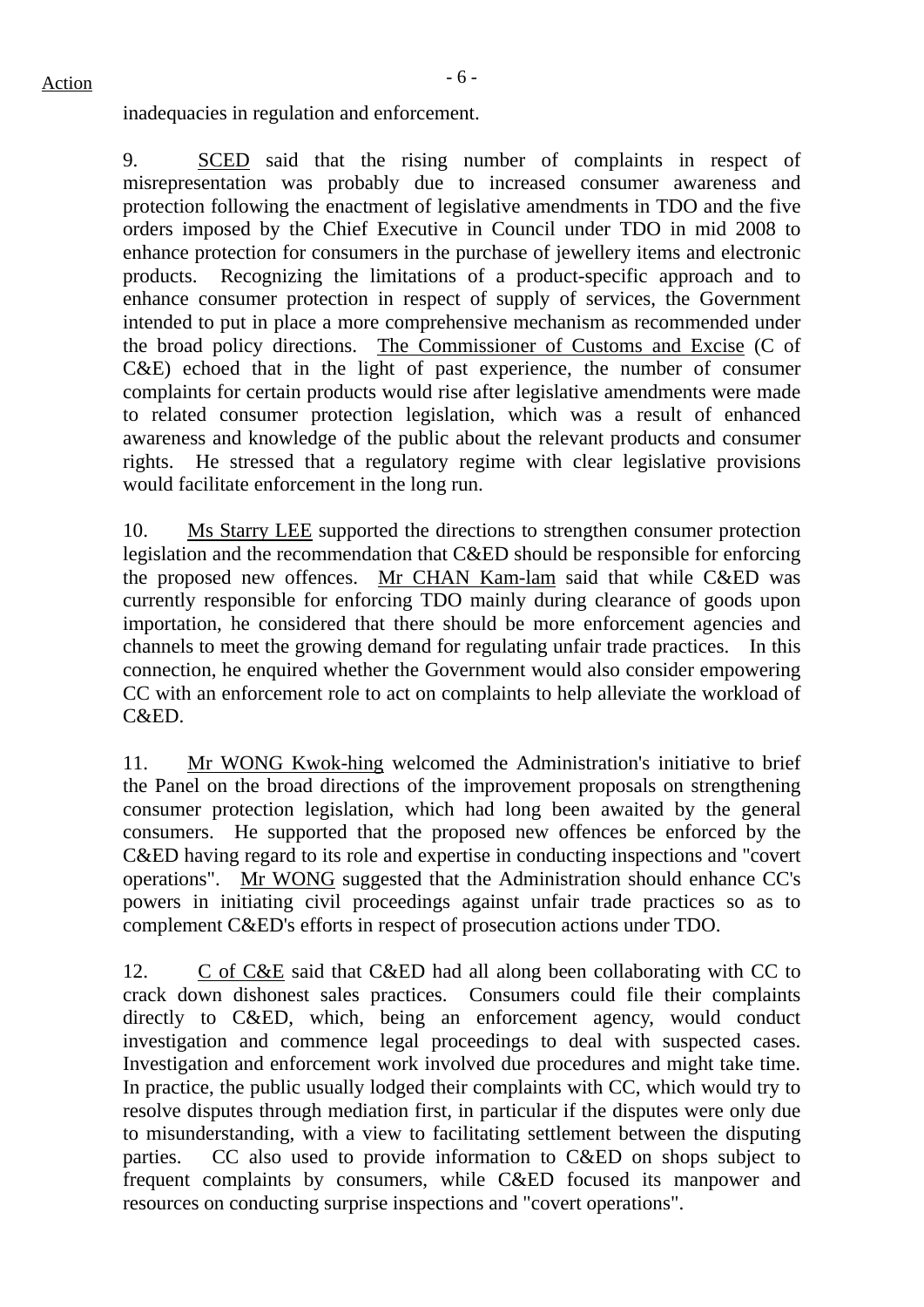13. SCED assured members that consumers could lodge their complaints with either C&ED or CC as the two maintained close liaison and exchanged information frequently with a view to combating unfair trade practices. She remarked that C&ED had the expertise, experience and resources to enforce TDO and if necessary, initiate criminal proceedings in respect of related offences under the Ordinance. CC, on the other hand, played a vital role in educating consumers, handling complaints and mediating disputes, while referring more complicated cases requiring immediate enforcement to C&ED for further action. CC was also the trustee of the Consumer Legal Action Fund which was established to assist consumers with meritorious cases to pursue legal action. Notwithstanding these efforts, SCED stressed that consumer self-empowerment against unfair trade practices was equally important as legislative protection.

14. In this connection, Mr Albert CHAN considered that CC not only lacked the power to deter unscrupulous traders from using abusive sales tactics and settle disputes, it also rarely deployed the Consumer Legal Action Fund to help aggrieved consumers to take judicial action to seek redress. Mr Paul TSE held the view that while the Government should put in place appropriate measures to enhance consumer protection, the consumers should stay vigilant to unscrupulous sales tactics, and empower themselves to manage the risks in consumption, instead of totally relying on the Government's efforts.

15. Mrs Regina IP said that she welcomed the legislative proposals to enhance consumer protection. Referring to the numerous complaints she had received from members of the public about unscrupulous sales tactics related to beautification and slimming, such as asking the consumers to take off their clothes for taking body weights, retaining their belongings and preventing them from leaving the premises, pressurizing them into making credit card payments in huge sums for acquiring services, etc. The traders might also use high-pressure tactics to persuade consumers to make referrals for getting further discounts and concessions. Mrs IP observed that most of the aggrieved consumers might find it more convenient to seek help from the Police. The Police normally handled these cases as commercial disputes, unless there was strong evidence to prove that the complainants had indeed been subject to illegal detention or scare tactics for initiating prosecution against such offences. She expressed concern about the division of work between C&ED and the Police in the enforcement of the proposed new offences in TDO. She was also concerned that members of the general public were less familiar with lodging complaints with C&ED.

16. C of C&E said that C&ED had conducted a number of publicity campaigns to increase the public's awareness of its work and complaint hotline. Besides, the public could channel their complaints to CC with which most members of the public were familiar. At present, if it was a serious and blatant detention and extortion case, then the Police would handle it. SCED added that both the Police and C&ED were conferred with clear and specific powers in their respective purviews to carry out enforcement, and they had been exercising the role effectively. Where necessary, C&ED and the Police would conduct joint operations to crack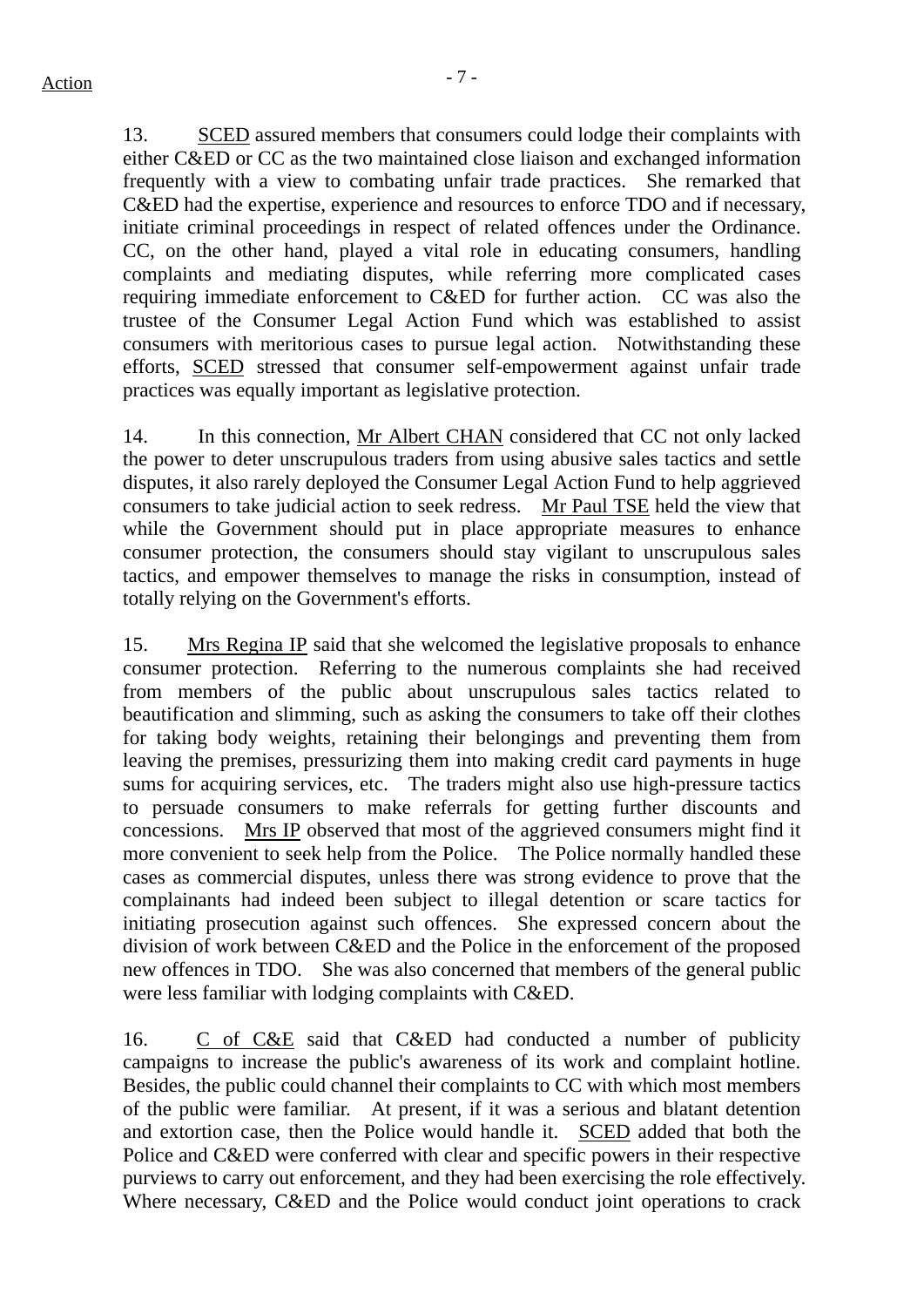$Action$ 

down unscrupulous trade practices. In reply to Mrs Regina IP, SCED said that the Government would continue to enhance consumer education, such as disseminating consumer information in the "Police Report" television programmes, media announcements in the public interest, and CC's monthly "Choice" magazines, so as to complement regulation and enforcement.

17. Dr LEUNG Ka-lau enquired whether the new legislative proposals would cover transactions whereby the products or services concerned were provided outside Hong Kong, such as in the Mainland. SCED said that as a special administrative region of China, Hong Kong had its own legal framework applicable only within the territory. Nevertheless, the Government had maintained a notification mechanism with relevant authorities in the Mainland to enable collaborative efforts in enforcement against unscrupulous trade practices.

18. Miss Tanya CHAN noted that CC had proposed setting up a dedicated Consumer Tribunal which adopted simpler procedures similar to those of the Small Claims Tribunal (SCT), so as to facilitate consumers in seeking judicial redress, but the Government indicated that careful consideration should be given on whether consumer disputes should be handled differently from other types of disputes handled by SCT. Miss CHAN urged the Commerce and Economic Development Bureau (CEDB) to consult the Department of Justice on the matter. Mr Paul TSE agreed with the Government's direction to introduce a compliance-based enforcement mechanism which facilitated mediation between traders and consumers before resorting to prosecutions. Mr TSE said that the case load in SCT was generally heavy, and consideration should be given to resolving disputes involving short-haul visitors in a more expeditious manner. The Administration took note of members' views.

## *Cooling-off arrangements*

19. Mr CHAN Kam-lam observed that some tutorial schools adopted aggressive marketing tactics by paying unsolicited visits to potential consumers' homes, and made transactions without providing proper receipts and other documentary proof. The operators might "disappear" after accepting the pre-payments or close their business, without intending to provide the services at all. He enquired whether the proposed cooling-off arrangements would target at this mode of sales.

20. Mr WONG Kwok-hing noted that the proposed cooling-off arrangements would only be imposed on specified transactions whereas businesses and trade organizations would be "encouraged" to offer cooling-off period on a voluntary basis. While he agreed that it might not be appropriate to mandate cooling-off arrangements across the board, he considered that the proposed cooling-off arrangements should be expanded to cover more types of transactions and contracts, in particular those relating to beautification, slimming, travel club membership, pay television, telecommunications and internet services. He noted that CC had received as many as more than 3 000 complaints related to these services in the first nine months of 2009. Mr Albert CHAN also suggested that the Administration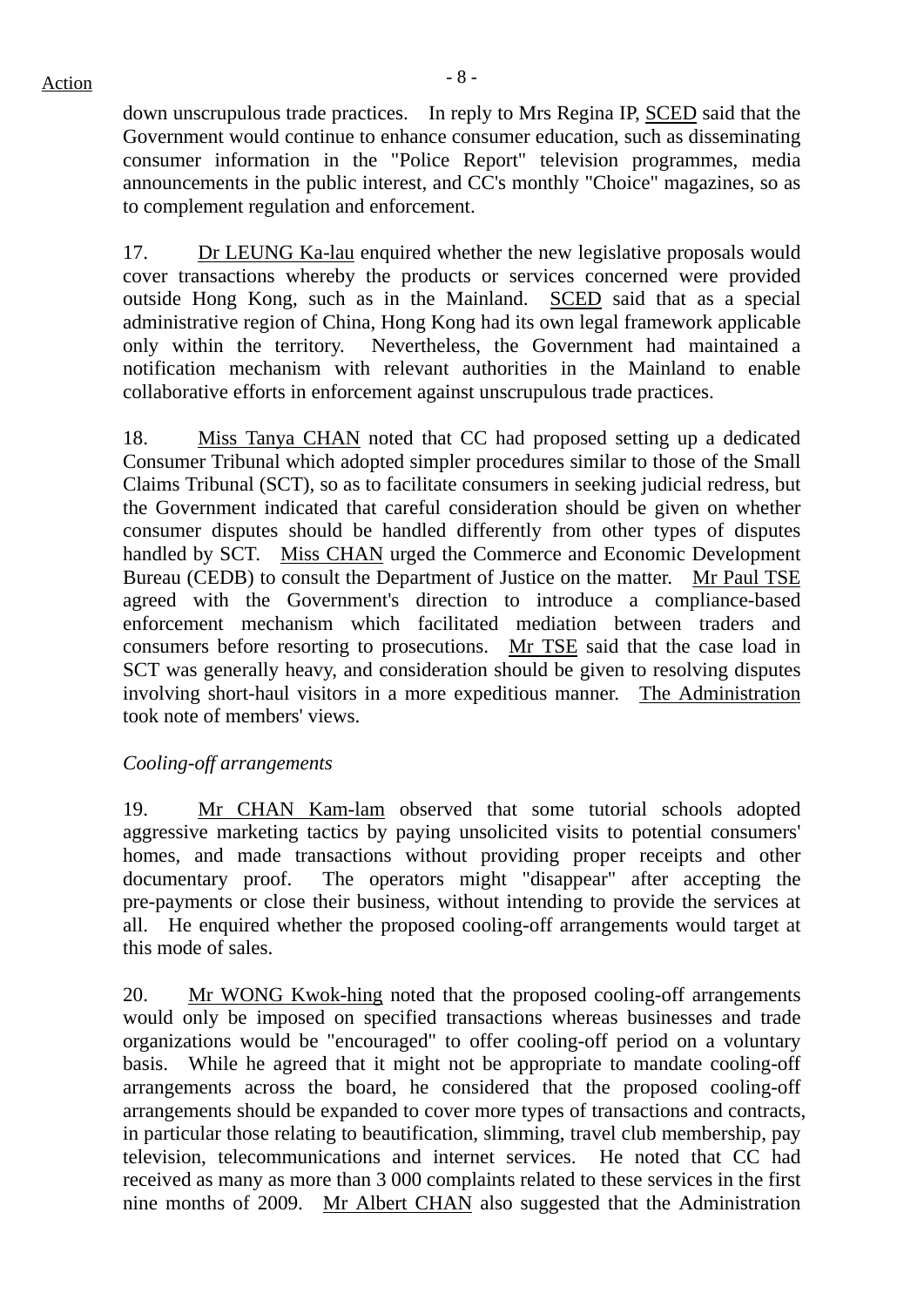should consider imposing the cooling-off arrangements on transactions reaching a prescribed minimum amount of pre-payment and/or duration of service agreement.

21. SCED advised that the current direction was to apply cooling-off arrangements on, transactions of time share rights and contracts made at non-business premises where consumers might be caught off-guard, i.e., contracts (which might include tutorial or telecommunications service contracts mentioned by members) made during unsolicited visits to consumers' homes or places of work. However, she stressed that the Government should not mandate cooling-off arrangements across the board as different parties entered into contracts on the supply of goods or services according to their free will.

22. Miss Tanya CHAN enquired whether the proposed cooling-off arrangements would also cover sales transactions made through telephone calls or other electronic means apart from home or workplace visits, having regard to the diversity of sales channels commonly deployed after subscription of membership or services. SCED advised that irrespective of the medium in which a contract was negotiated, the proposed offences would still apply. SCED pointed out that the pre-payment mode of transactions usually entailed discounts or other concessionary offers, which were agreed upon between the business and consumers. Such a marketing tactic was not problematic as long as the traders would supply the products or services during the service period. She reiterated that imposing cooling-off arrangements across the board would adversely affect business operations which might try to mitigate the risk arising from the arrangements by raising prices upfront, and that would not be in the interests of consumers. Creating specific offences to tackle the unfair practices, for instance, aggressive practices, "bait-and-switch" and "accepting payment without the intention or ability to supply the contracted goods or services" would be a more proportionate response than imposing mandatory cooling-off period for all pre-payment mode of transactions.

23. Ms Starry LEE expressed disagreement and disappointment about the limited scope in imposing the proposed cooling-off arrangements which did not target at those businesses commonly associated with complaints, such as beautification, slimming and fitness training. She said that as a matter of fact, consumers patronizing the above services at the shops were always subject to "unsolicited" sales of services and caught off-guard. Hence, she urged the Administration to consider expanding the scope of cooling-off arrangements to cover these specific types of business.

24. SCED said that while consumers making pre-payment naturally expected to receive the intended products/services, they should also ascertain before transactions the conditions under which the products/services were to be supplied. She observed that most traders were keen to continue their business obligation as far as possible in order to build consumer confidence and preserve their reputation. As for beautification and slimming services, SCED said that some industry players, including Hon Vincent FANG, had cautioned the Government against mandating cooling-off arrangements for these and other services. She considered it necessary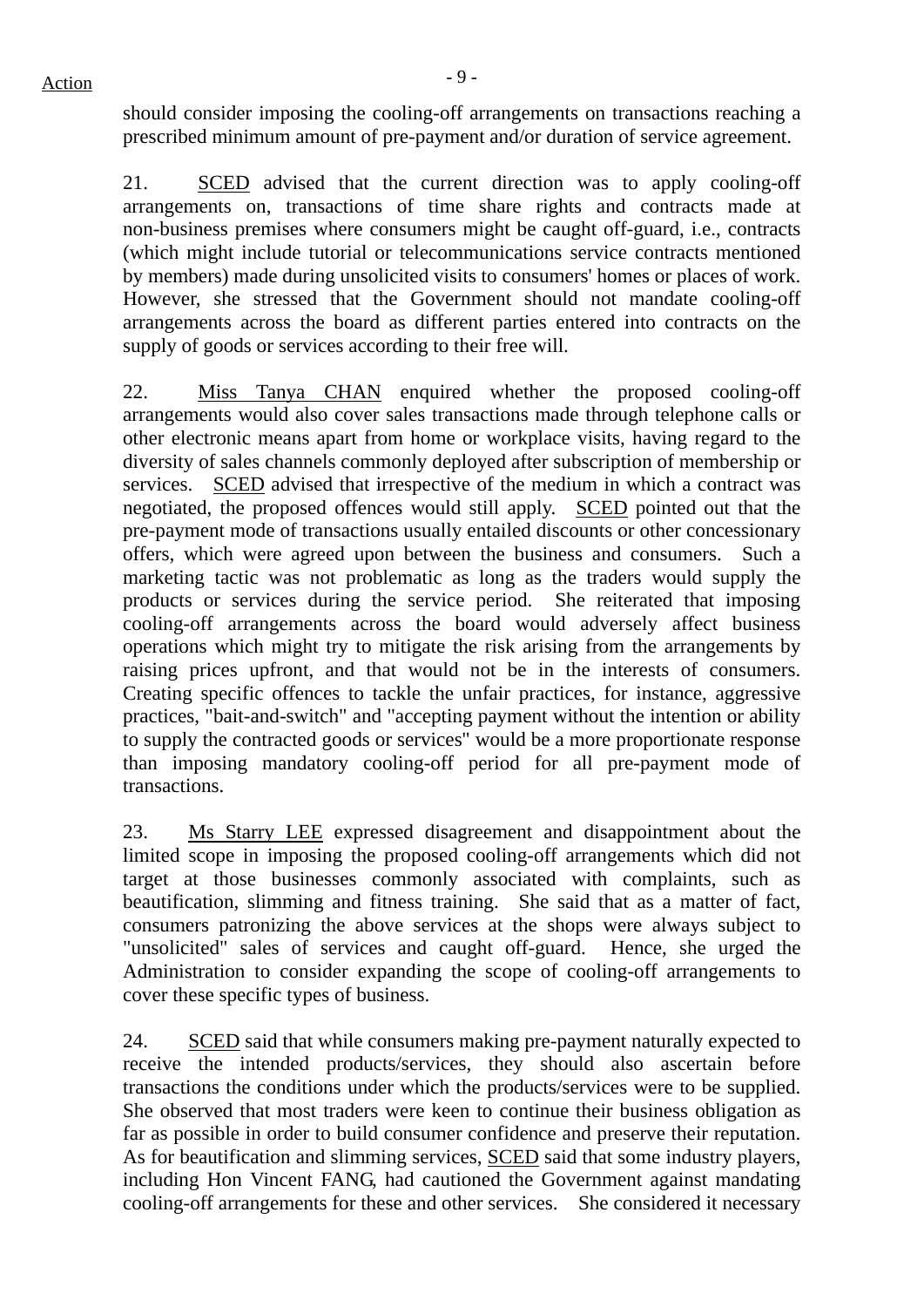for both the Government and LegCo to gauge views on a wider basis including the relevant trades on the proposed cooling-off arrangements.

25. Mr Paul TSE appreciated that the proposed cooling-off arrangements should not be applied across the board indiscriminately, as this might weaken consumers' incentive and ability to protect themselves from improper sales tactics, and they should be accountable, to a reasonable extent, for their own choice of consumption. He considered the cooling-off arrangements should target at the more prevalent unscrupulous trade practices. Ms Miriam LAU also agreed that there was a need to strike a balance in enhancing consumer protection such that the regulatory measures would target at unscrupulous traders only, while not affecting those traders that complied with the law. She cautioned against imposing mandatory cooling-off arrangements across the board which would adversely affect business operation, in particular as most of the local enterprises were small and medium establishments which might not be financially viable to bear unnecessary compliance cost. The Administration took note of the views and concerns.

*"Accepting payment without the intention or ability to supply the contracted goods or services"* 

26. Mr James TO expressed support for strengthening consumer protection legislation to tackle unfair trade practices. He observed that some traders continued to allow over-subscription of products/services and accept pre-payment even knowing that their businesses might not be sustainable. If the supplier failed to supply products or services as agreed, the Government might invoke criminal sanctions regarding the common law offence of "conspiracy to defraud" and initiate prosecution if there was sufficient evidence. As such, Mr TO urged the Police and C&ED to take proactive enforcement actions to combat the malpractices under existing legislation before the proposed legislative amendments were put in place.

27. Ms Miriam LAU queried the need to introduce new legislative provisions under TDO to sanction against traders "accepting payment without the intention or ability to supply the contracted goods or services", given that the same could be achieved under the Theft Ordinance (Cap. 210). In her understanding, the malpractice was similar to the issuance of a blank cheque without the intention to make payment that constituted "fraud" under Cap. 210. If there was difficulty in enforcement under Cap. 210, she did not see how the situation could be improved by making similar provisions under TDO. She queried if the problem was due to the inaction of the Police in combating fraudulent trade practices, rather than inadequacies in legislation.

28. SCED explained that at present, TDO prohibited false indications of any of the specified aspects of goods in the course of trade or business, but did not apply to "services". Hence, there was a need to close the loophole by amending TDO to extend its coverage to include indications in respect of "services" in consumer transactions. She stressed the efficiency of the Police in exercising its role and responsibilities. However, whether prosecution could be initiated by invoking criminal sanctions regarding "fraud" and "conspiracy to defraud" would depend on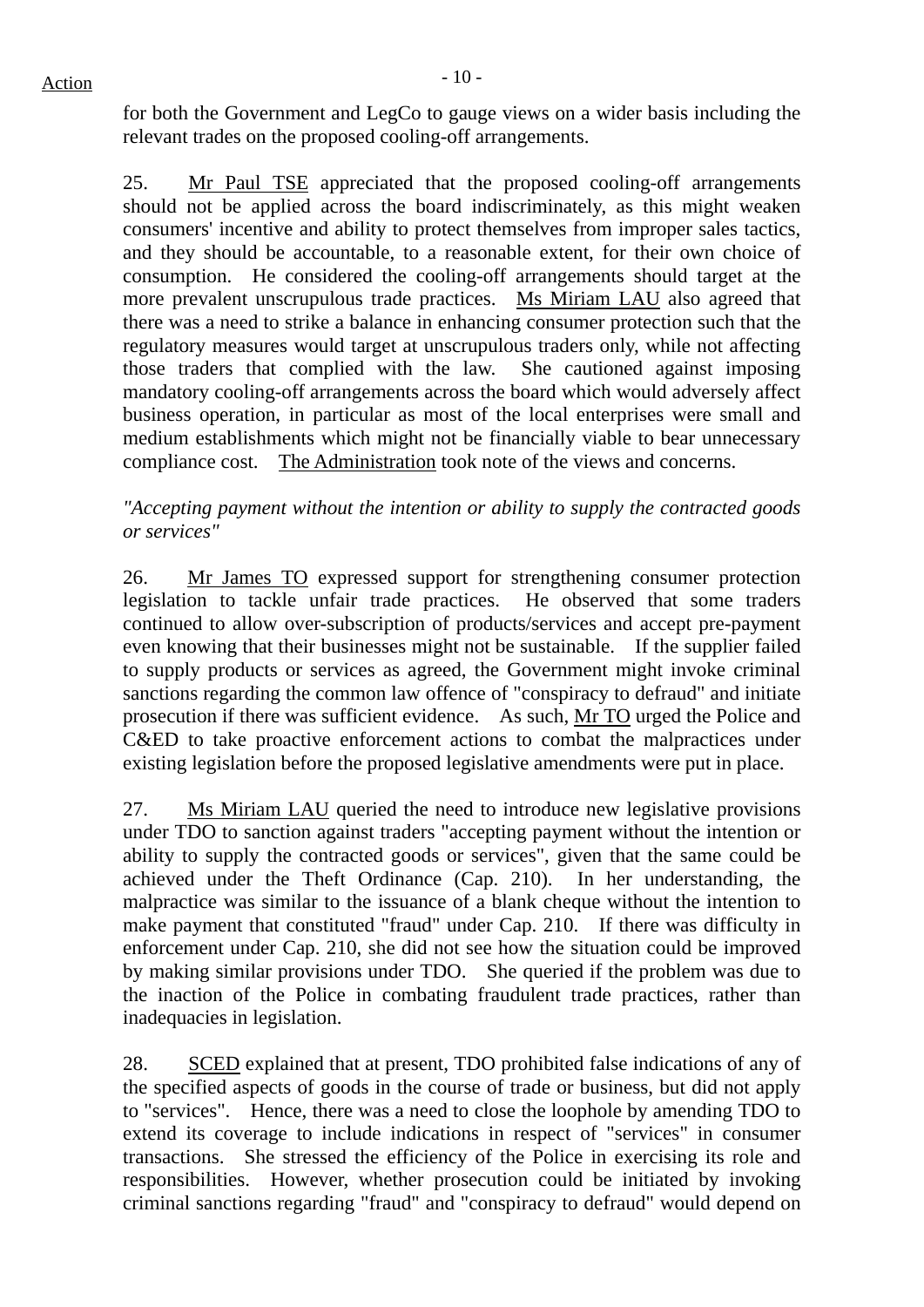the facts and sufficiency of evidence in individual cases and the relevant enforcement powers conferred. As such, it was deemed appropriate to create specific offences in TDO to prohibit "accepting payment without the intention or ability to supply the contracted goods or services" in consumer transactions. She believed that the enhanced clarity and empowerment in the legislation would facilitate enforcement and strengthen consumer protection. C of C&E further said that as the coverage of Cap. 210 was general in nature, the Government saw merit in creating more specific offences relating to the unscrupulous trade practices in respect of services in TDO to facilitate enforcement. By conferring C&ED with powers to take action against unscrupulous trade practices through the proposed legislative amendments, C&ED would capitalize on its expertise to launch covert operations and publicize successful operations in a high profile manner to achieve deterrence.

29. Mr James TO said that as some pre-paid service agreements might involve a relatively long service period of up to a few years, and the traders might fail to provide services only in the middle of such contracts, there might not be sufficient evidence to prove that the traders had accepted payment "without the intention to supply". Consumers would risk financial loss for making the pre-payments as they were not given to know the financial status of the shops concerned. As such, he suggested setting up some sort of compensation fund similar to the Travel Industry Compensation Fund for those service sectors associated with relatively larger amounts of pre-payment in transactions, such as sectors providing beauty care services, and fitness and slimming services.

30. Ms Starry LEE considered it necessary to regulate the pre-payment mode of transactions to enhance consumer protection. In this connection, she suggested mandating shops adopting pre-payment mode of transactions to set up dedicated accounts for depositing the pre-paid sums which could not be utilized before the services were delivered, so as to ensure that consumers would be refunded when the business closed down.

31. SCED said that the setting up of a cross-sector or sector-specific consumer compensation fund involved complicated issues e.g. how the fund should be financed and managed, the risks and liabilities involved as well as the criteria for allowing disbursement in case of default which required careful consideration. It should also be noted that there was existing legislation governing the arrangements on liquidation, including prioritization of creditors. She said that the public might wish to give their views on these issues. Regarding the risk of the pre-payment mode of consumption, she noted that the Hong Kong Monetary Authority (HKMA) would continue to discuss with the banking industry to find ways to strike a balance between better protecting consumers from pre-payment risks and avoiding cash flow problems which might be encountered by the business sector.

32. Mr James TO referred to the recent closure of a yoga chain and pointed out that some traders had persuaded their customers to settle pre-payments by borrowing loans from banks. He noted that despite conflict of interests, staff of the yoga chain had promoted bank loan products directly to the customers without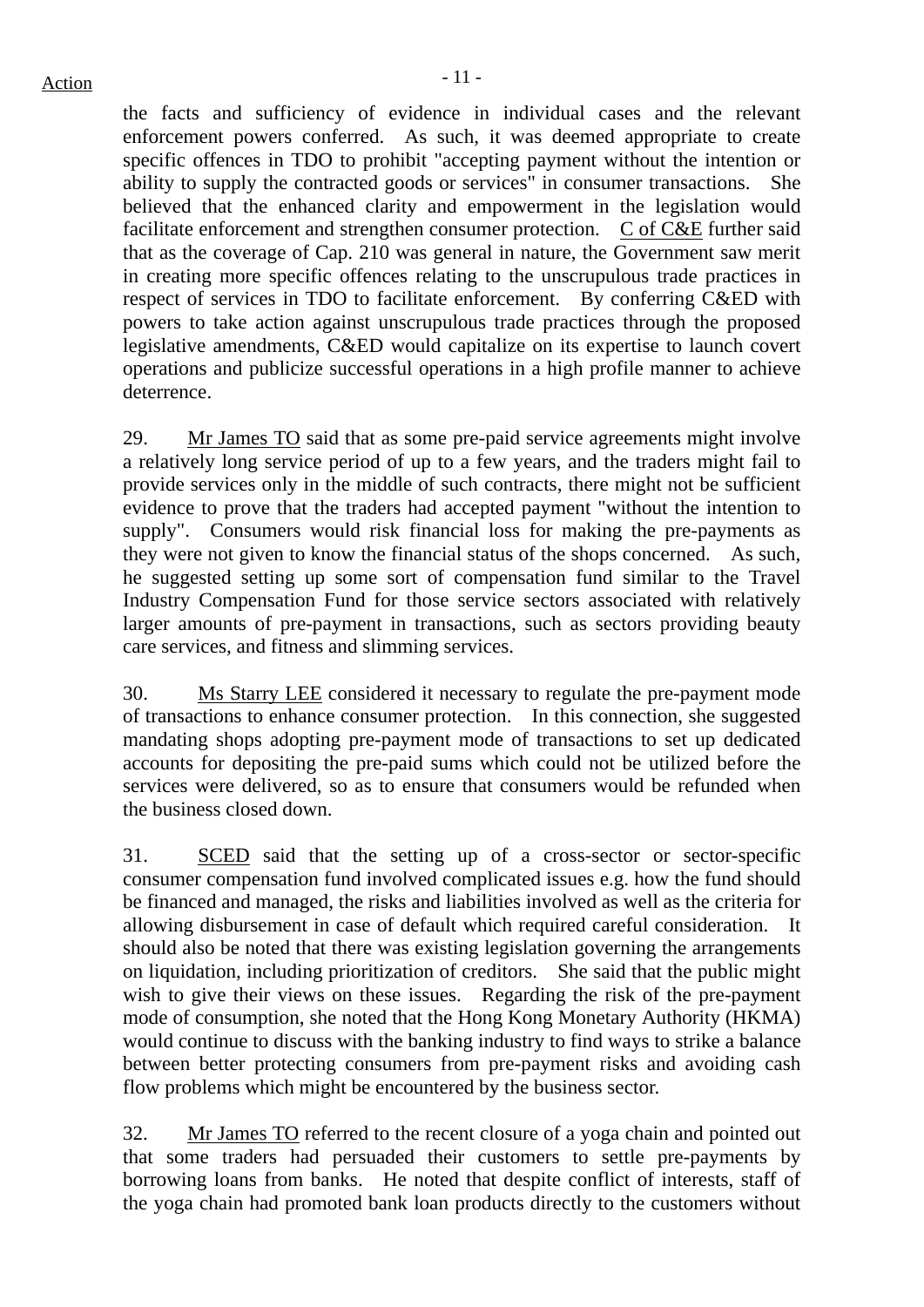clearly explaining to them the risks and liabilities involved, in particular the obligation to continue loan repayment even after the business was closed down. Mr TO considered it improper for the banks to sell their financial services products through unqualified staff of retail shops and he had conveyed this concern to the HKMA. He hoped that Administration would take note of the concern in formulating legislative proposals to combat the unscrupulous practices, and achieve interface in the regulatory measures with those implemented by HKMA as appropriate. The Administration took note of the concern.

33. Referring to the consumer complaints associated with closure of some yoga chains, Miss Tanya CHAN expressed concern that enforcement action could not be taken against the unscrupulous trade tactic of "accepting payment without the intention or ability to supply the contracted goods or services" until the business in question had closed down when consumers had already suffered losses. She was also worried that the salespersons of these chains, rather than the business owners, might be held responsible for the offences. She requested the Administration to take note of this concern in drafting related legislative provisions. The Administration took note of her concern.

34. Mr Fred LI observed that the beautification and slimming services usually involved relatively greater amount of pre-payments. As these sectors had yet to mature into a highly professional industry with clear standards of services to be provided by qualified practitioners and subject to industry self-regulation, and given that the flourishing of unscrupulous sales tactics by a handful of industry players were damaging the whole sector, he considered it unacceptable that the problem should continue to be left unattended without any control. In his view, it was necessary to regulate the pre-payment mode of transactions in these industries. SCED said that while the Government was concerned about consumers' grievances for not being able to obtain the pre-paid services, the regulatory regime should only target at those traders which accepted payment without the intention or ability to supply the contracted goods or services, and avoid affecting the business operations of the majority of honest traders.

35. Mr Fred LI expressed concern about the difficulties to produce legal evidence on the "intention" of a trader accepting payment without supplying the service/product. SCED said that as the current direction was to confer C&ED with the responsibility to enforce the proposed new offences, C&ED, shouldering the onus of proof, would be empowered to make necessary inspections, including relevant books and accounts, and submit evidence to the court. The case law to be established in due course would then help demonstrate the principles in initiating future prosecutions. SCED stressed that the policy objective of the legislation was to enhance deterrence among traders who should be made known about the consequences and liabilities of non-compliance.

36. In reply to Dr LEUNG Ka-lau's enquiry about enforcement against advertisements carrying false descriptions in the print and electronic media, SCED said that the current direction of the legislative proposals was to exercise regulation primarily on the traders who should have the onus of providing truthful information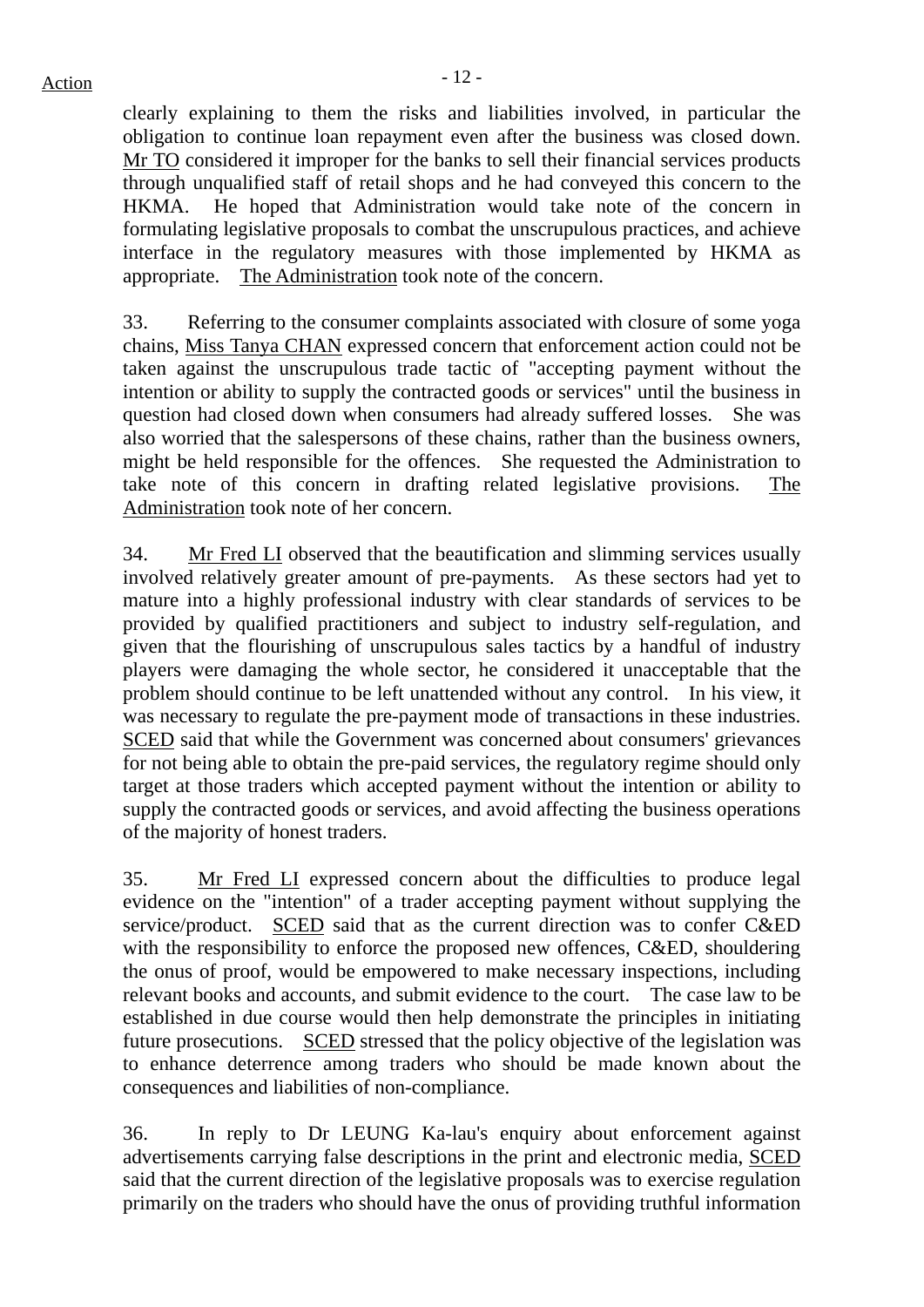on their goods or services, but not the carrier of advertisements.

#### *"Bait-and-switch"*

37. Ms Miriam LAU noted that according to the Administration, "bait-and-switch" referred to the practice under which traders advertised or promoted products at bargain prices without having reasonable quantities or capacity to meet the demand that would have been foreseen. The bargain item was used as a bait to attract consumers so that the trader could use the opportunity to switch them to over-priced products or old models under various pretences. In her observation, it was common for traders to clear stock of old models by gifting them away as bonus items during promotional sales of other items, which appeared to be reasonable marketing strategies. For instance, traders might offer a free microwave cooker for purchase of a refrigerator as a promotional package, whereas fitness training programmes might be offered with extra free sessions to attract enrolment. As such, she was concerned whether the new legislative proposals might indiscriminately prohibit such promotional measures. SCED said that it would not constitute an offence as long as the traders had reasonable quantities or capacity to meet the demand of the bargain items. The legislative proposals mainly aimed at sanctioning against traders using bargain items as a bait, and urging consumers to switch to over-priced products or old models.

38. Mr WONG Ting-kwong opined that the Government should exercise caution on issues related to pricing of goods/services as there might not be any objective criteria in determining whether the items, be it new or old models, were over-priced, and having regard to price fluctuations in the market. In particular, the value of some goods might rise with their age. SCED said that the focus of regulation concerned the intention on the part of traders to provide the goods or services and whether consumers could be refunded when the bargain items could not be supplied. As such, price fluctuation in the market would not be an issue. She added that the Government was now working on the legal definitions of "services" and the aspects of services (such as availability, price discounts) in consumer transactions.

#### *Aggressive practices*

39. Noting that a new strict liability offence would be proposed to be created in TDO to enhance protection for consumers from aggressive and high pressure tactics, Miss Tanya CHAN enquired about the availability of due diligence defences for the traders in question. SCED said that the Administration was still in the process of developing details of the proposals and it would take note of the concern in this regard.

#### *Misleading omission*

40. On the proposed prohibition of misleading omissions, Mr WONG Ting-kwong said that traders were expected to present pertinent and truthful information to their clients. He was worried that the frontline retail staff might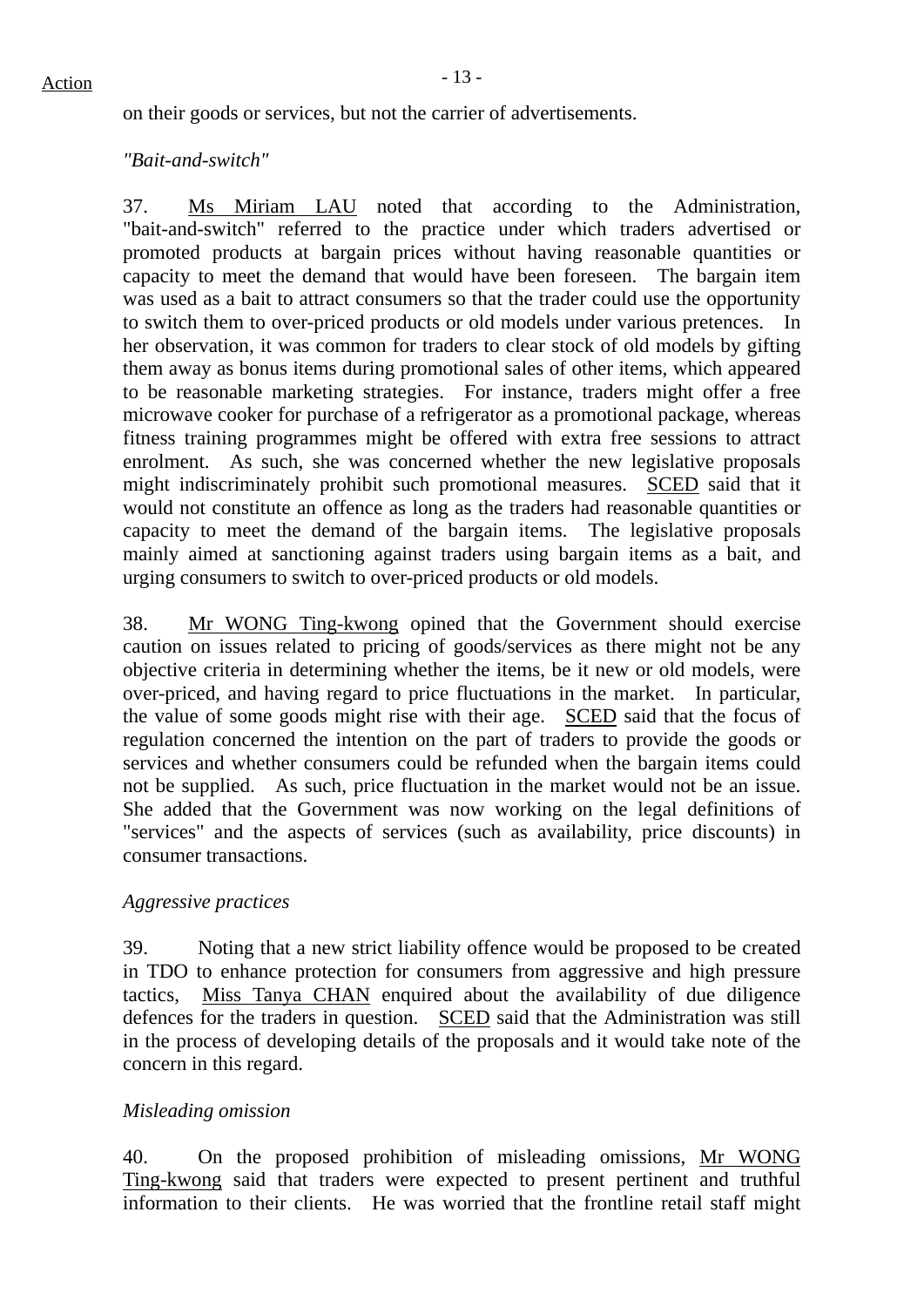inadvertently commit an offence by not being able to provide to their clients information on goods/services to the required extent. As such, he enquired whether they would be given the right to due diligence defences in the legal proceedings. SCED responded that the Government would set out clearly in the legislation the circumstances under which due diligence defences should be available. She stressed that it was necessary to collect adequate evidence before a case could be established for further investigation.

## *Sectors not covered by the new legislative proposals*

41. SCED said that taking into account CC's suggestion that sectors with existing regulatory regimes should not be included within or should be carved out from the new legislative proposals if a significant degree of professional and specialized knowledge was required for enforcement, the Government was inclined not to cover transactions of financial services products and property under the proposed TDO amendments. Along with this direction, the Government and the Securities and Futures Commission adopted a package of measures to strengthen the regulatory regime governing the sale of investment products, including imposing a cooling-off period in the transaction of certain unlisted structured investment products. In respect of the property sector, the Transport and Housing Bureau (THB) had put in place nine new enhancement measures related to transactions of first-hand private residential properties. Should these measures prove to be ineffective, THB did not rule out the possibility of introducing legislative measures. SCED opined that the current directions of consumer protection legislative proposals could help tackle common unfair trade practices in the market, whereas financial services and property sectors were regulated under their respective regimes which would lend greater clarity in the coverage of consumer protection.

42. Mr Fred LI said that in his understanding, CC had recommended to carve out from the new legislative proposals only the services of estate agencies which were currently regulated by the Estate Agents Authority under the relevant legislation, but not property transactions. SCED clarified that the improvement proposals set out in the Administration's paper (CB(1)1910/09-10(03)) represented the Government's views which were drawn up after careful consideration of CC's recommendations and Members' views expressed at the motion debate at the Council meeting on 6 January 2010.

43. Miss Tanya CHAN remarked that unlike the proposed TDO amendments and the "Sales Descriptions of Uncompleted Residential Properties Bill" published in 2000, property transactions not complying with guidelines and measures of the Real Estate Developers Association of Hong Kong would not be subject to criminal sanctions. She considered it more appropriate to introduce legislation to regulate the sector.

44. Mr Albert CHAN expressed grave dissatisfaction that the new legislative proposals would not cover transactions of financial services products and property which in his view called for greater consumer protection as they involved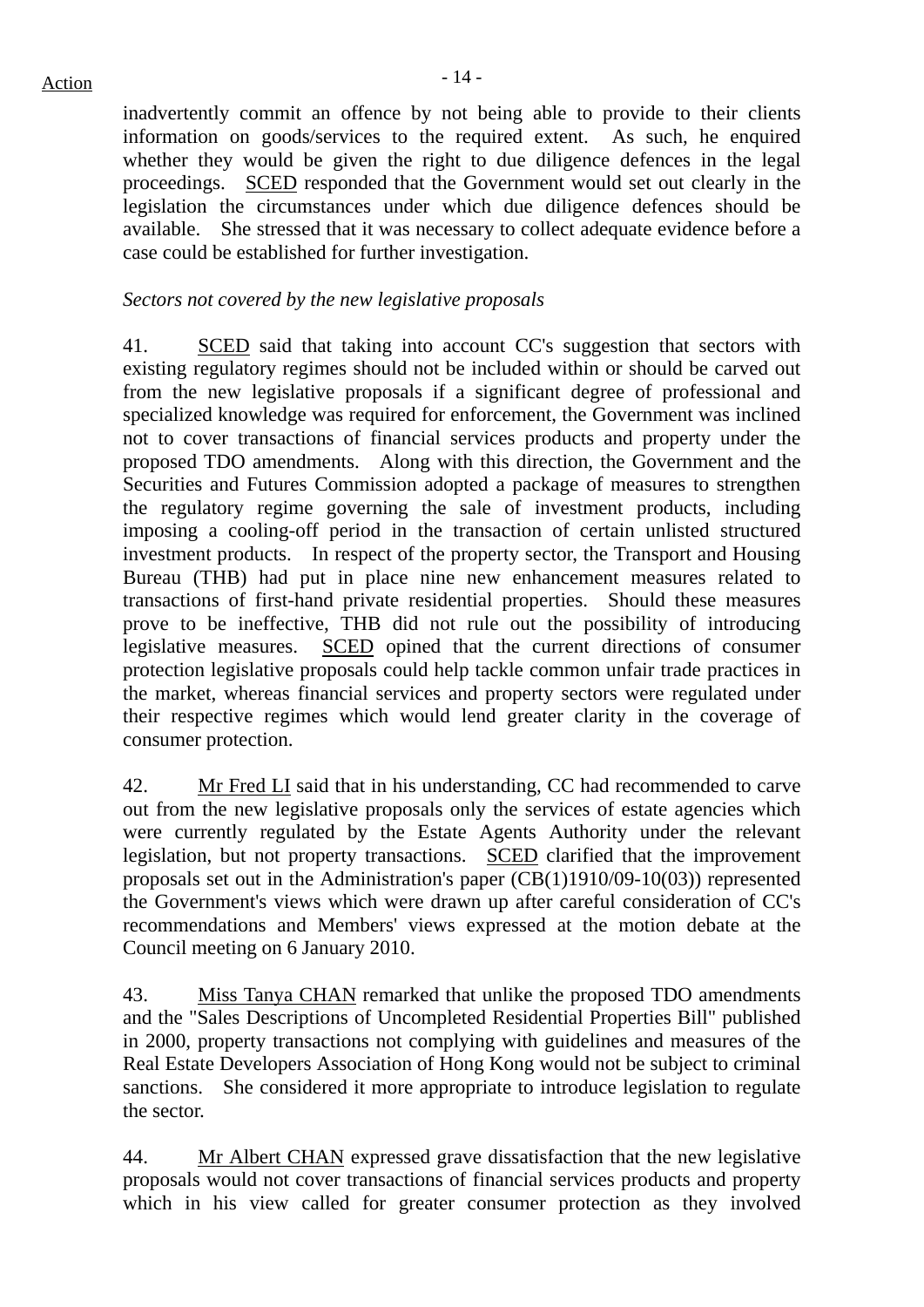substantial amount of money when compared to other services. In particular, there were grave problems of selling "diminished flats" with "inflated saleable area" in the property sector. Recalling that the Government had given up pursuing the legislative proposals drawn up to regulate the property sector some years ago in face of pressure from the real estate developers, he considered the Government had failed to assert a stronger stance against the influence of conglomerates but preserve their interests. He strongly condemned the Government for blatantly ignoring the grave problems in the trade practices of the financial services and property sectors, which was tantamount to collusion with businesses. He said that tourists and visitors should be alerted of the various consumer scams prevalent in Hong Kong as a global "publicity" of Hong Kong.

45. SCED stressed that it was not the Government's intention not to regulate the two sectors in question, but only to carve them out from the new legislative proposals under TDO, because consumer protection in respect of transactions of financial services products and property would be governed under their respective dedicated regulatory frameworks. She reiterated that THB did not rule out the possibility of introducing legislative measures if the situation so warranted, whereas cooling-off arrangements were to be provided by issuers on certain unlisted structured investment products to enhance investor protection, in the light of the Lehman Brothers incident.

46. Mr Paul TSE opined that the property and financial services sectors should not be exempted from the new legislative proposals under TDO. While a similar level of protection was to be provided by existing regulatory frameworks to tackle unfair trade practices, the proposed TDO amendments could lend additional consumer protection. If the two sectors were not covered by the proposals, it would be logical to exempt other professional sectors such as medical and legal services which also required a significant degree of professional and specialized knowledge for enforcement and had their own regulatory regimes. Sharing similar views, Dr LEUNG Ka-lau considered it unjustified taking out the two sectors from the TDO framework. He enquired whether there was technical difficulty in drafting the proposed TDO amendments to enhance protection in general for all consumer transactions, despite sector-specific regulatory regimes were in place.

47. SCED reiterated that the Government had no intention to "exempt" the two sectors in question, they were covered under regulatory frameworks outside TDO. She agreed that the Government should look into the criteria of whether certain sectors with a significant degree of professional and specialized knowledge, such as the accounting, legal and medical sectors which had their own regulatory bodies, should be covered by TDO or not, having regard to the extent of the services in the consumer market. She said that the Government would gauge the views of the public and the relevant professional bodies during the public consultation.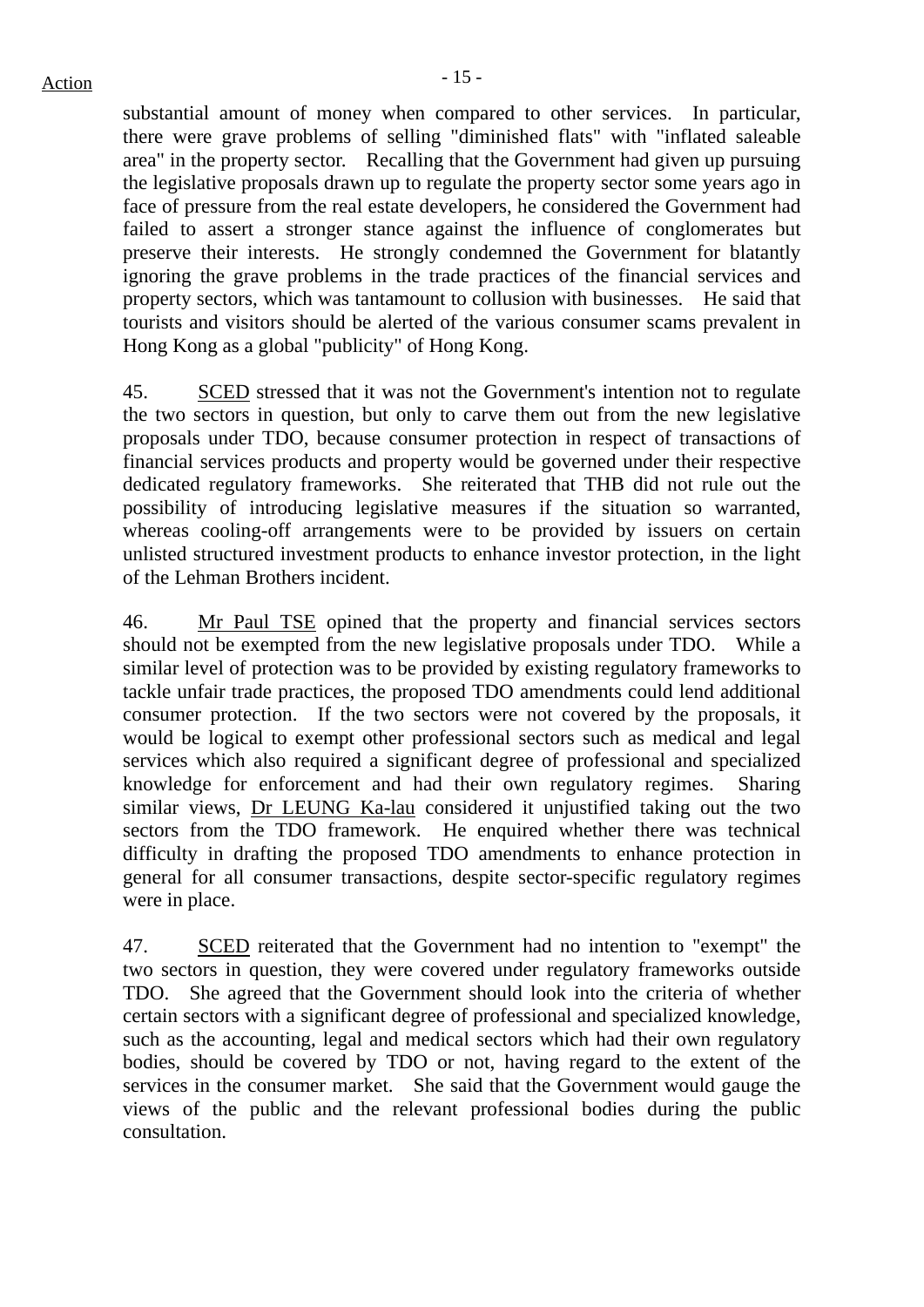## Way forward

48. Mr WONG Kwok-hing enquired about the timeframe for introducing the legislative amendments to LegCo. He was keen to ensure that adequate protection against unfair trade practices could be provided to consumers as early as possible. SCED advised that the wide coverage and complexity of the legislative proposals warranted thorough consultation with different stakeholders, with a view to achieving a win-win situation of enhancing consumer protection while preserving alevel-playing field for business. It was envisaged that the public consultation exercise commencing from July 2010 would last for three months. The Government would work on the drafting of the legislative provisions in parallel, including drawing up clear legal definitions, and aim to introduce the legislative amendments into LegCo as soon as possible taking into account the views collected during the consultation. Mr WONG Ting-kwong said that while the general public would welcome the strengthening of consumer protection legislation, he emphasized the importance to conduct thorough consultation with all stakeholders to avoid hissing comments from the public.

49. Mr Fred LI expressed concern about the long time taken by the Government to come up with the broad directions of legislative proposals to strengthen consumer legislation, having regard that CC's review report was published in early 2008. He expressed disappointment that the consultation exercise would be conducted earliest possible only in the third quarter of 2010, and legislative amendments would be introduced to LegCo as late as in the 2010-2011 legislative session. Referring to the consumer complaints received by the office of LegCo Members from time to time, Mr LI considered it disgraceful for Hong Kong, a cosmopolitan city, to continue tolerating inadequacies of consumer protection, and he was gravely dissatisfied about Government's prolonged inaction in face of the proliferation of advertising bluffs and consumer scams in the print media, which had existed for a long time but was not subject to any regulatory control. In view of the serious situation, Mr LI strongly urged the Government to conduct public consultation as soon as possible with a view to introducing legislative amendments in the shortest possible time.

50. SCED clarified that the Government had been strengthening consumer protection on various fronts since CC's report was released in early 2008. For instance, it had amended TDO to tackle some of the more prevalent malpractices, and five orders had been issued by the Chief Executive in Council under TDO to enhance protection for consumers in the purchase of jewellery items and electronic products. In addition, the Government had collaborated with CC in taking forward consumer education and publicity incessantly. The Government had taken some time to carefully review CC's recommendations and analyze the complicated issues involved. In the process, the Government had duly considered the unique environment of Hong Kong and overseas experiences in details. She assured members that the Government had not spared any efforts in strengthening consumer protection.

51. Mr Albert CHAN expressed dissatisfaction about the prevalence of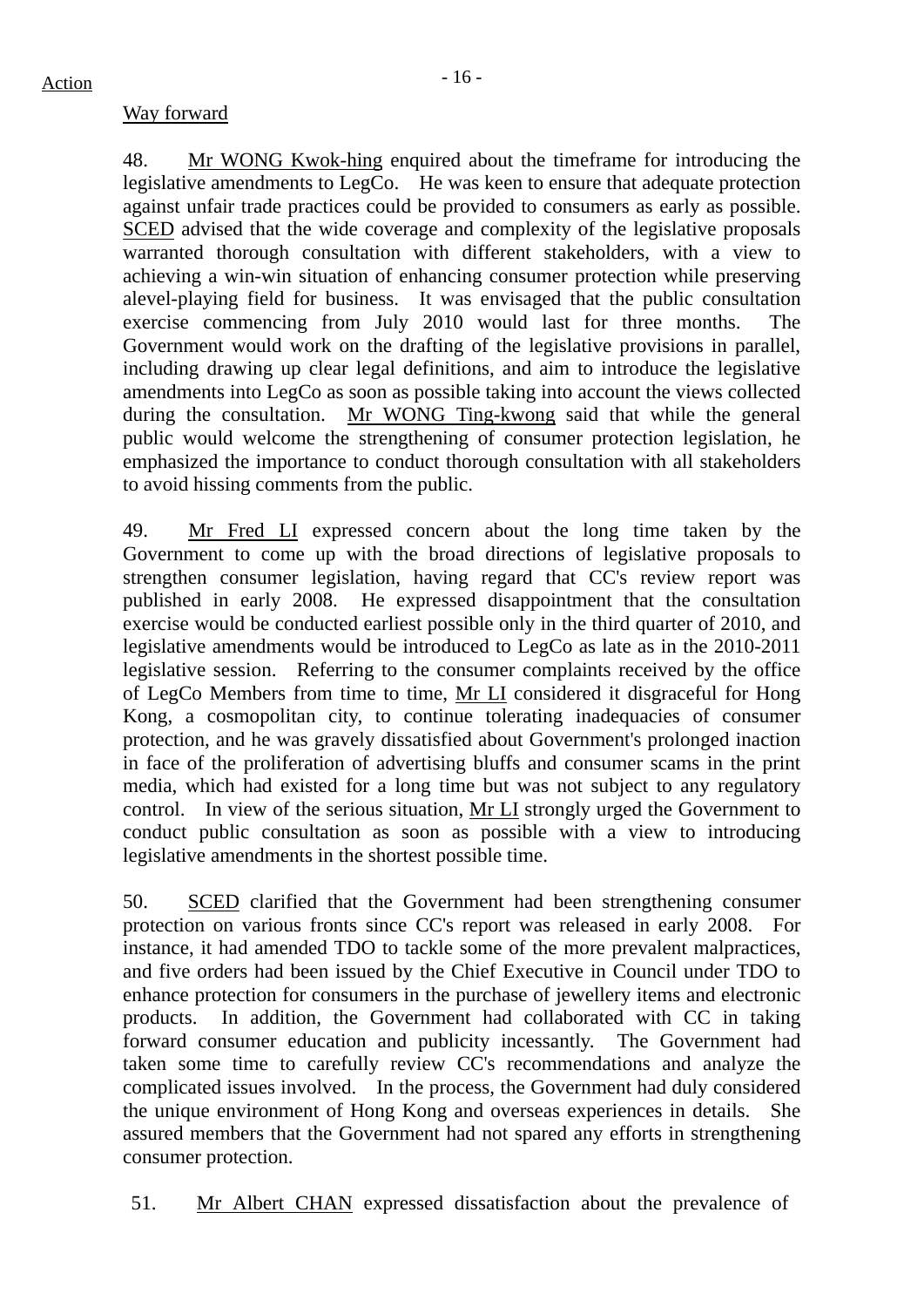unfair trade practices in Hong Kong, from pyramid selling to retail sales of ginseng and dried seafood to beautification and slimming services, travel club membership, which had trapped the public from time to time. In particular, secondary school leavers were vulnerable to unscrupulous sales tactics that might cost them and their families indebted to huge amounts of loans, and intimidation by debt collection agencies. He considered that there was presently no effective mechanism to handle complaints or crack down the malpractices which had been rooted in Hong Kong for many years. He genuinely hoped that the current legislative proposals would help address the grave problems. SCED said that misleading indications of prices and weight units in the sales of ginseng and dried seafood had been addressed by the latest amendments in TDO which prohibited misleading price indications. As for pyramid selling, the Government intended to amend relevant legislation and it would consult the Panel after the legislative proposals had been drawn up.

Admin

#### Conclusion

52. The Chairman said that in his view, most traders in Hong Kong were honest and law-compliant in conducting consumer transactions. He observed that the Government had made a lot of efforts on consumer protection but it was necessary to make continuous improvements to strengthen and improve relevant legislation. He recapped some members' views that it was difficult to impose cooling-off arrangements across the board, having regard to the uniqueness and complexity of individual sectors, and their range of products. There were also suggestions that the financial services and property sectors should be included in the TDO framework. The Chairman concluded that Panel members in general agreed with the broad policy directions of the new legislative proposals to tackle unfair trade practices. As the Government would launch public consultation in the third quarter of 2010, the Panel might consider meeting with deputations, where necessary, to gauge their views on the consultation paper.

| $\mathbf{V}$ | Review of the operation of the Travel Industry Council of Hong Kong<br>$(LC$ Paper No. $CB(1)1910/09-10(05)$ - Administration's paper on review | of the operation of the Travel<br>Industry Council of Hong Kong                                                                                                                        |
|--------------|-------------------------------------------------------------------------------------------------------------------------------------------------|----------------------------------------------------------------------------------------------------------------------------------------------------------------------------------------|
|              | LC Paper No. $LS53/09-10$                                                                                                                       | - Paper on legal advice related to<br>the role of Travel Industry<br>Council of Hong Kong prepared<br>by the Legal Service Division of<br>Legislative<br>the<br>Council<br>Secretariat |
|              | LC Paper No. $CB(1)1910/09-10(07)$                                                                                                              | - Paper on the operation of Travel<br>Industry Council of Hong Kong<br>prepared by the Legislative<br>Council Secretariat (updated)                                                    |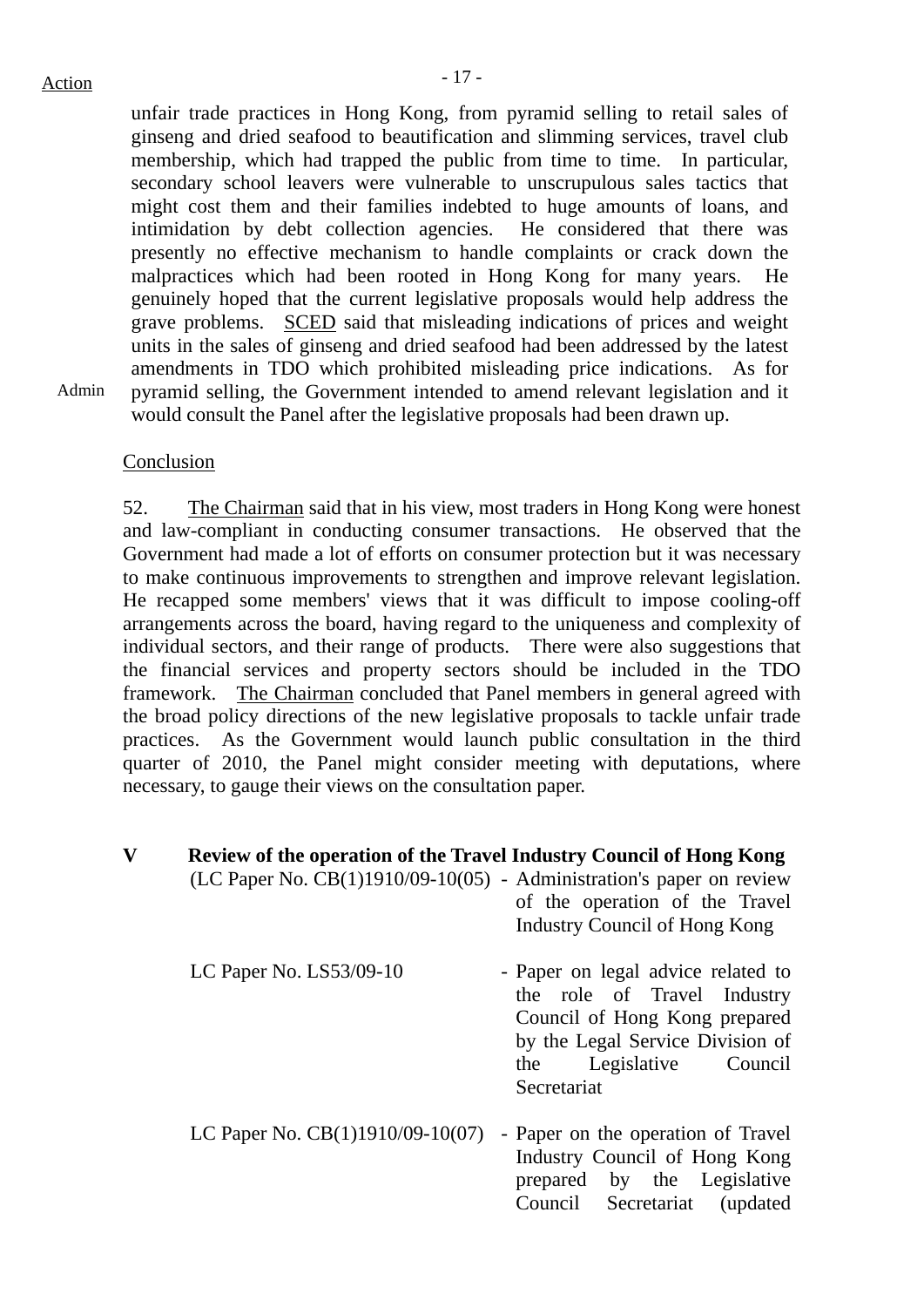#### background brief))

| LC Paper No. $CB(1)1910/09-10(06)$                                                                            | - Submission from Tiglion Travel<br>Services Company Limited dated<br>20 February 2010 (Chinese<br>version only)     |
|---------------------------------------------------------------------------------------------------------------|----------------------------------------------------------------------------------------------------------------------|
| LC Paper No.CB $(1)$ 1985/09-10 $(01)$<br>(Tabled at the meeting and issued via<br>email on $24$ May $2010$ ) | - Submissions from Tiglion Travel<br>Services Company Limited dated<br>18 and 22 May 2010 (Chinese<br>versions only) |

## Briefing by the Administration

53. At the invitation of the Chairman, SCED briefed members on the existing regulatory framework for the travel industry, further improvement measures implemented by the Travel Industry Council of Hong Kong (TIC) since July 2009 and future improvements to be made following the current review of TIC's operation. SCED said that the existing mechanism of industry self-regulation and the two-tier regulatory regime set up under the Travel Agents Ordinance (Cap. 218) (TAO) in 1988 had undergone extensive consultation with the stakeholders before implementation and was supported by the then Legislative Council (LegCo). While the Government considered the existing regulatory regime had been operating smoothly in general and in tandem with the development of the tourism industry in the past 22 years, it was nevertheless noted that there were calls from the community to enhance the management, transparency and impartiality of TIC. In this connection, TIC had been making continuous improvements to its operation, while the Government continued to monitor TIC's operation and tender timely advice where warranted.

54. SCED then outlined TIC's further improvements measures implemented since July 2009, including rationalization of committee structure and membership, and publication of meeting agenda and sanitized minutes to increase transparency and the appointment of an independent director with trade union background to reflect frontline employees' interests, as well as enhanced monitoring by the Tourism Commission (TC). Future improvements that TIC was set to implement included conducting a value-for-money audit and formulating clearer guidelines on TIC elections. It was hoped that these measures would help enhance TIC's accountability to its members and the public.

55. SCED remarked that after the current review of TIC's operation, the Government intended to maintain the current regulatory regime of the travel agents. As TIC had built good rapport and extensive network with the travel-related industries both in and outside Hong Kong, it was able to follow changes in the industry, detect early signs of malpractices in the trade, formulate effective responses and regulatory measures, act promptly in handling tourism-related emergencies, and make timely efforts enabling travel agents to respond to crises in a coordinated manner. In view of the rapid development of the industry, the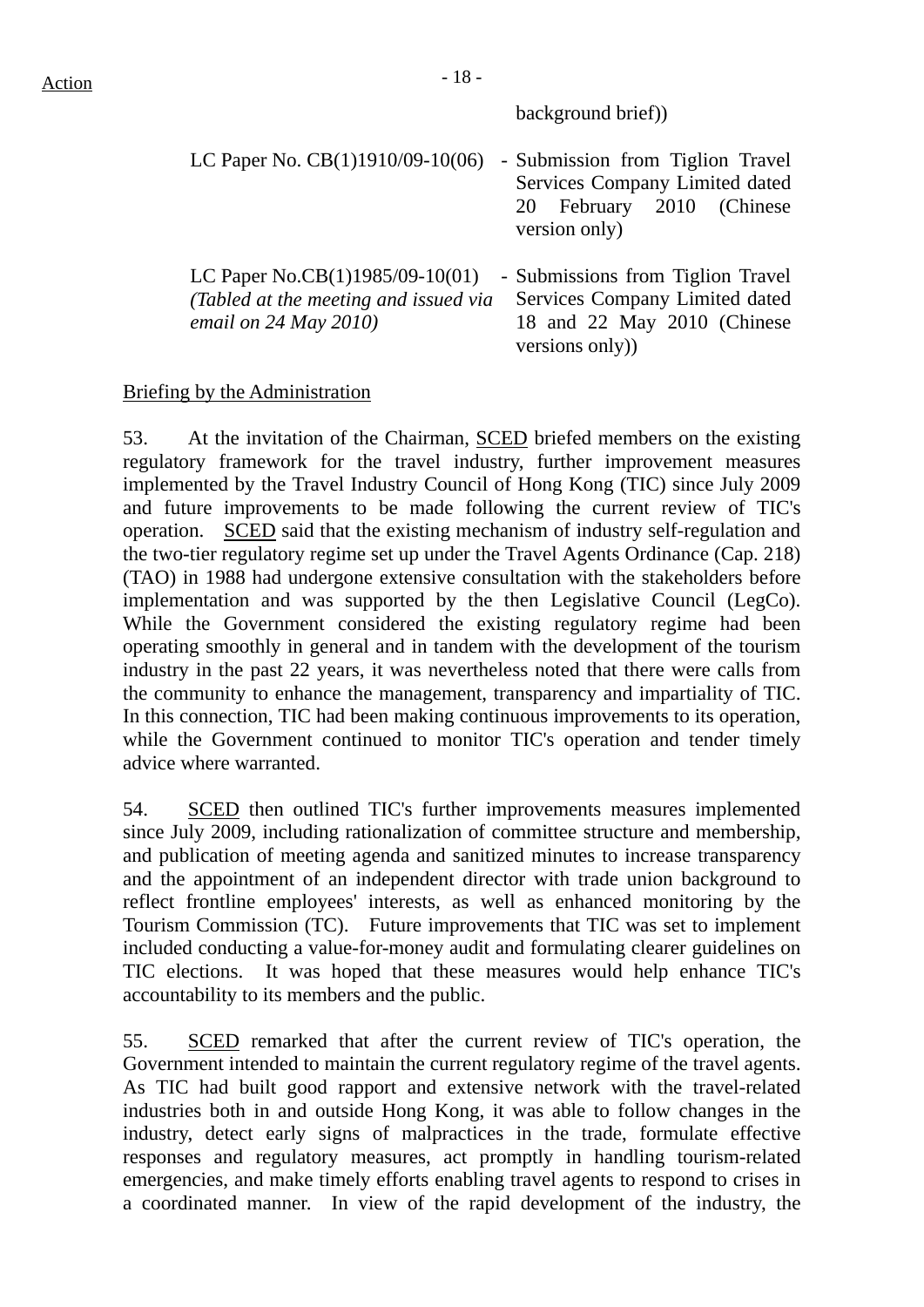Government considered that TIC in its present form (i.e. a trade body with regulatory functions) was best placed to foster trade development on the one hand and regulate the ever-changing trade practices on the other, as it could combine trade knowledge with swiftness in formulating code of practices and directives. To make clearer TIC's position and functions under the regulatory regime, the Commerce and Economic Development Bureau would consult the Department of Justice to amend TAO to specify TIC's role more clearly.

#### Discussion

56. The Chairman declared that he was a shareholder and non-executive director of a travel agency. Mr Paul TSE also declared that he was a shareholder of a travel agency which was a TIC member and member of the eight TIC Association Members.

#### *Consumer protection under the current self-regulatory regime*

57. Mr CHAN Kam-lam said that while he appreciated the merits of industry self-regulation for service sectors, he considered that there was a need to adjust the role of TIC in tandem with the multi-faceted developments in tourism. In particular, he observed that in the past few years, some malpractices in the travel sector, such as aggressive retail sales tactics by preventing tour participants from leaving the shopping premises and tourists being sold down the river etc, had undermined the image of Hong Kong tourism. The public would naturally query the effectiveness of TIC's self-regulatory role. As such, it was important for TIC to enhance its public recognition as an agent which could foster trade development while protecting consumer interests. He suggested that TIC should conduct public opinion surveys to collect their views on its work.

58. SCED said that in recognition of the provision of quality and value-for-money services to tourists as fair trade practices, TIC had, with the support of the travel-related sectors, introduced a number of measures in the past to enhance consumer protection. A notable example was the 180-day refund measure which had helped preserve the reputation of Hong Kong as a shopping paradise and preferred travel destination. Notwithstanding these efforts, TIC was expected to continuously strengthen the self-regulatory mechanism and take disciplinary actions against unscrupulous trade members, with a view to improving TIC's image and raising public recognition of its role. Mr Michael WU, Chairman of TIC also remarked that TIC had made a lot of efforts in protecting consumer interests, including engaging an external company to regularly inspect shops visited by package tours, requiring inbound travel agents to distribute itineraries to visitors upon their arrival in Hong Kong etc. The monitoring measures would help enhance consumer protection, and minimize misunderstanding and disputes between travel agents and tour participants.

59. Mr Fred LI said that he did not see how TIC could strike a proper balance between consumer protection and trade interests, given that TIC was basically a trade association and a company registered under the Companies Ordinance (Cap.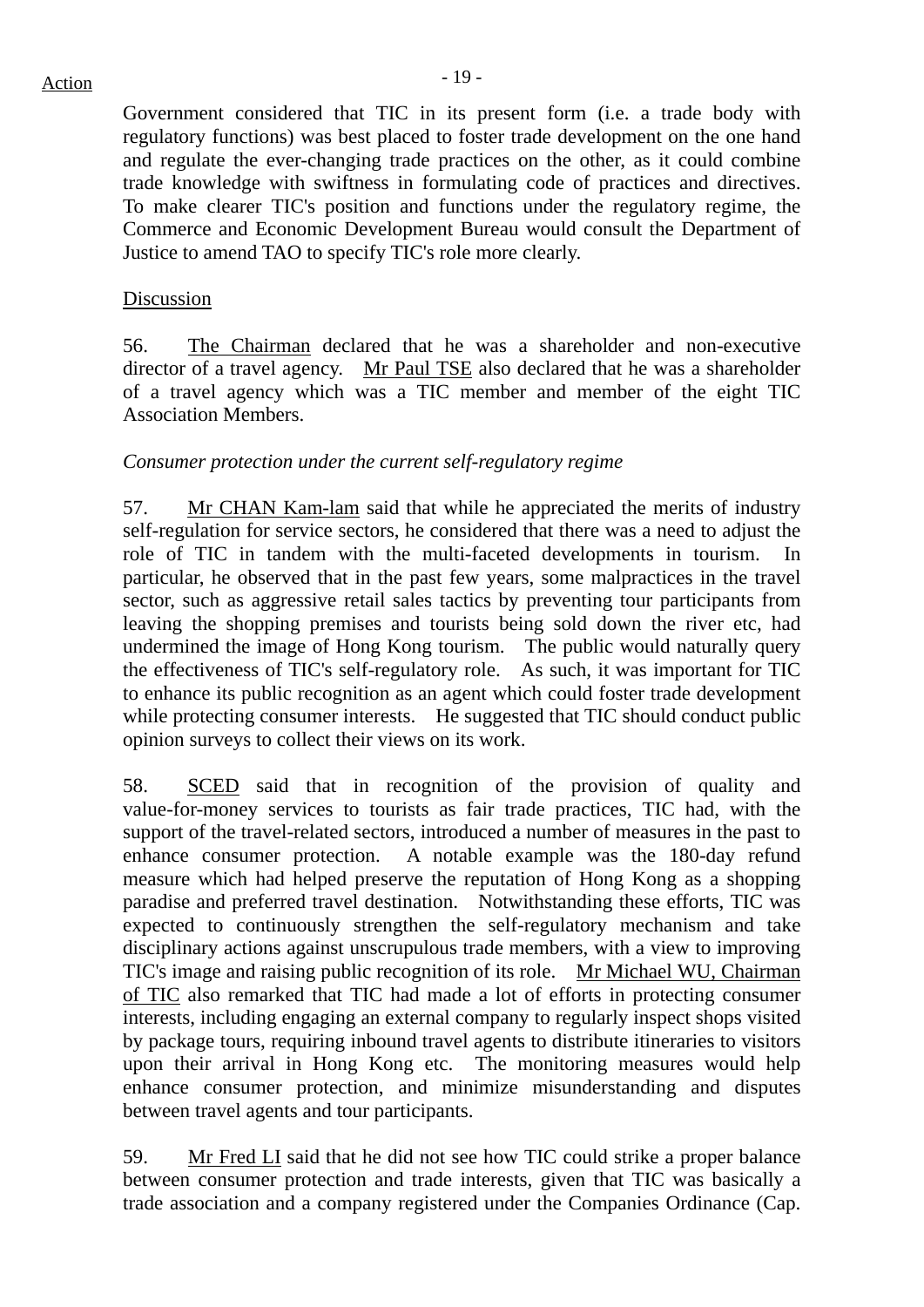32). He considered it a structural problem for TIC, with around 60% of its Board members from the trade, to regulate the travel industry on one hand and to serve their interests on the other. Referring to his recent complaint against a travel agent associated with the organization of local tours for members of the community, Mr LI said that TIC had appeared to adopt a rather lax stance over the matter by simply accepting the explanation of the travel agent in question. He had subsequently sought legal advice which confirmed his view that TIC's way of handling the complaint was problematic, and he had decided to take the matter to the court. He believed that the general public might have encountered similar unfair treatment or worse. He expressed disappointment that the Government had turned a blind eye to the problem and left the consumers nowhere to turn to for handling their complaints. Given the inherent problem of a self-regulatory mechanism that could not be resolved by simply reforming TIC, he objected to the Government's plan to specify TIC's role more clearly in TAO as this would only legalize and reinforce the existing unreasonable arrangement.

60. Mr Michael WU of TIC outlined the current mechanism of TIC's Consumer Relations Committee, of which the incumbent convenor was a non-trade independent director from the legal profession, in handling consumer complaints. To maintain impartiality in handling complaints, it was a rule that the majority of the Consumer Relations Committee's members should be outside the trade. He sought members' understanding that TIC had strived to do their best to strike a balance of interests of the public and the trade. Mr Joseph TUNG, the Executive Director of TIC added that he had followed closely the complaint lodged by Mr Fred LI and considered thoroughly the ways to resolve the matter. He would further explain to Mr LI in person TIC's views in this regard.

61. SCED said that it had always been the standing policy of the Government to protect consumer interests, and the current review of consumer protection legislation against unfair trade practices was a case in point. In her opinion, industry self-regulation would not hinder parallel efforts of enhancing consumer protection. TIC should continue to make every effort to perform well its regulatory functions. She had also discussed with TIC Board members possible ways to enhance the complaint mechanism to ensure that consumer complaints would be dealt with in a more impartial and transparent manner. TIC accorded importance to minimizing conflict of interests, and it would follow up on further improvement measures in complaint handling.

## *Effectiveness of industry self-regulation for travel industry*

62. Mr CHAN Kam-lam noted that the travel sector in general agreed with the existing self-regulatory framework, but there was always room for achieving better collaboration between TIC and its member travel agents. He considered that the current composition of TIC Board, which comprised a chairman from the trade and 28 directors including independent non-trade directors from different sectors, was a satisfactory combination to maintain impartiality in TIC's operation. Mr CHAN considered that TIC should proactively gauge the views of travel agents for making improvements in different areas.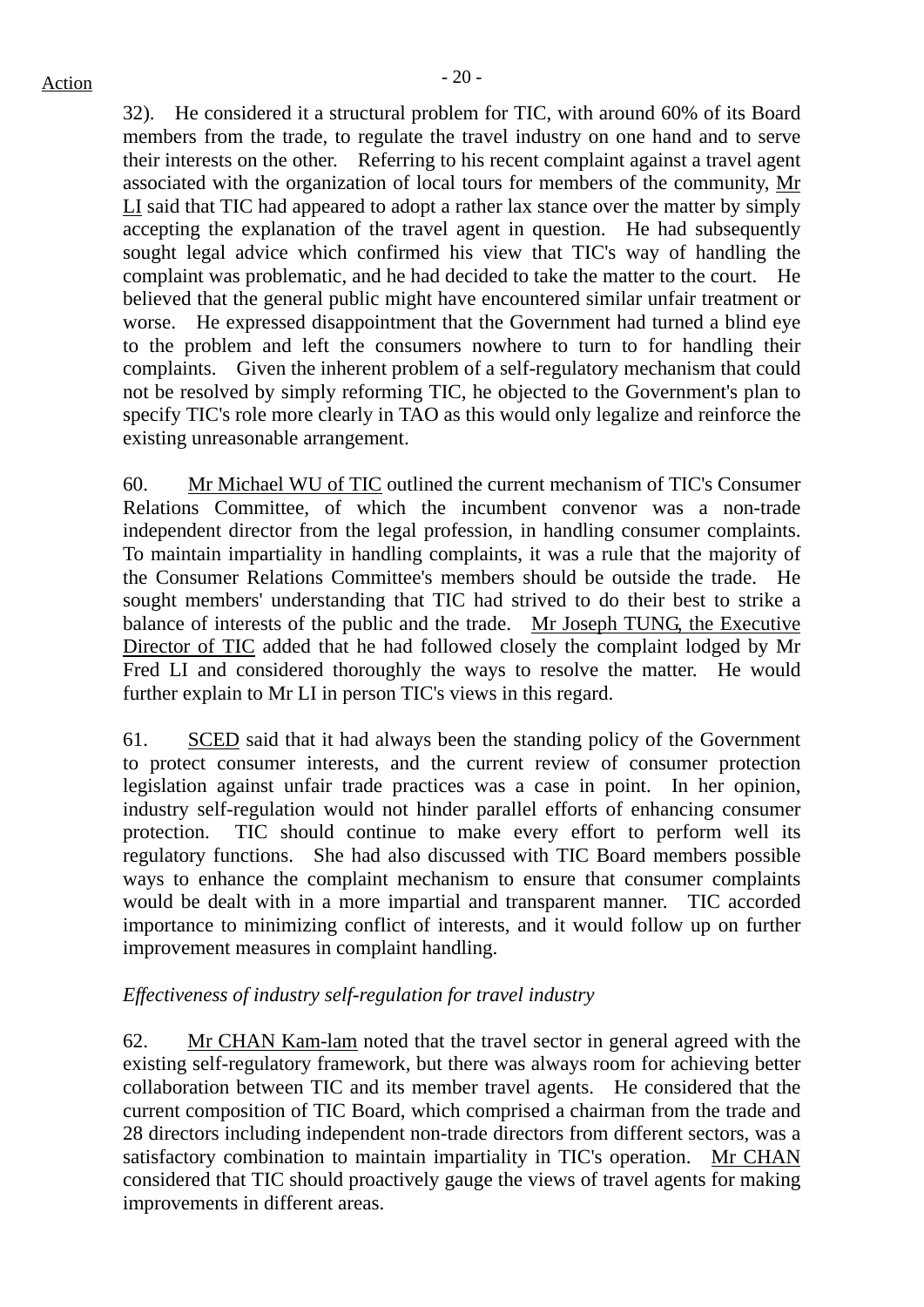63. Mr Michael WU of TIC informed members that for the three months starting from May 2010, he and TIC's Executive Director would meet with the travel agent members, in separate groups of about 40 members, and listen to their views and suggestions on assistance measures to be provided by TIC to facilitate a better operation of their business, such as organizing talks on strategies to be taken by travel agents to withstand keen market competition, and training courses to enhance the professionalism of tour escorts and tour guides.

64. Mr Albert CHAN highlighted the problem of industry self-regulation which appeared to have over-empowered the trade to control all matters in the industry to serve the interests of a small group of stakeholders. He understood that even the small and medium-sized travel agents had been discriminated under TIC's regulation. He agreed that it would not be appropriate to amend TAO further to legalize TIC's position under the self- regulatory regime as TIC was only a trade union vested with self-interests. To illustrate, he noted that some travel agents had based on self-interests in deciding whether package tours bound for places where a Red or Black outbound travel alert (OTA) was in force should depart as scheduled or not. Mr CHAN queried how TIC could genuinely protect public interests as aggrieved consumers were left to their own devices such as taking legal actions when they could not seek redress for their complaints with TIC.

65. Mr Paul TSE echoed that the weaknesses of TIC were structural in nature as TIC, being a trade union registered under the Companies Ordinance (Cap. 32), lacked an independent status to regulate the industry in a convincing manner. Unlike the medical and legal professions, the travel sector was not an esteemed professional industry in exercising industry self-regulation. TIC's regulatory role for the travel industry was thus questionable and vulnerable to challenges. He considered it difficult for TIC to strike a balance of interests as either the travel agents or consumers would query the stance of TIC in handling consumer complaints or disciplinary matters. While the Government claimed that many of the TIC Board directors were independent of the trade, he considered this arrangement was just superficial, as the Board had once vetoed the proposal of setting a limit to the election expenses for TIC trade director elections. As he observed, TIC's policy in handling package tours for places where OTAs were in force had exposed the weaknesses and conflicts associated with industry self-regulation.

66. SCED said that she did not agree that the regulation of travel agents and handling of consumer complaints lodged against them were totally determined by the industry players themselves. She pointed out that the majority of the members of TIC committees handling consumer complaints or disciplinary matters came from non-trade sectors which would help maintain impartiality. SCED stressed that TIC was fully aware of its duty to regulate the travel agents in the interests of the public. She also said that the interests of all travel agent members, irrespective of its size and scale, had been represented in the TIC Board through the eight Association Members representatives and directly elected trade directors. On the issue of whether package tours should depart as scheduled for places where a Red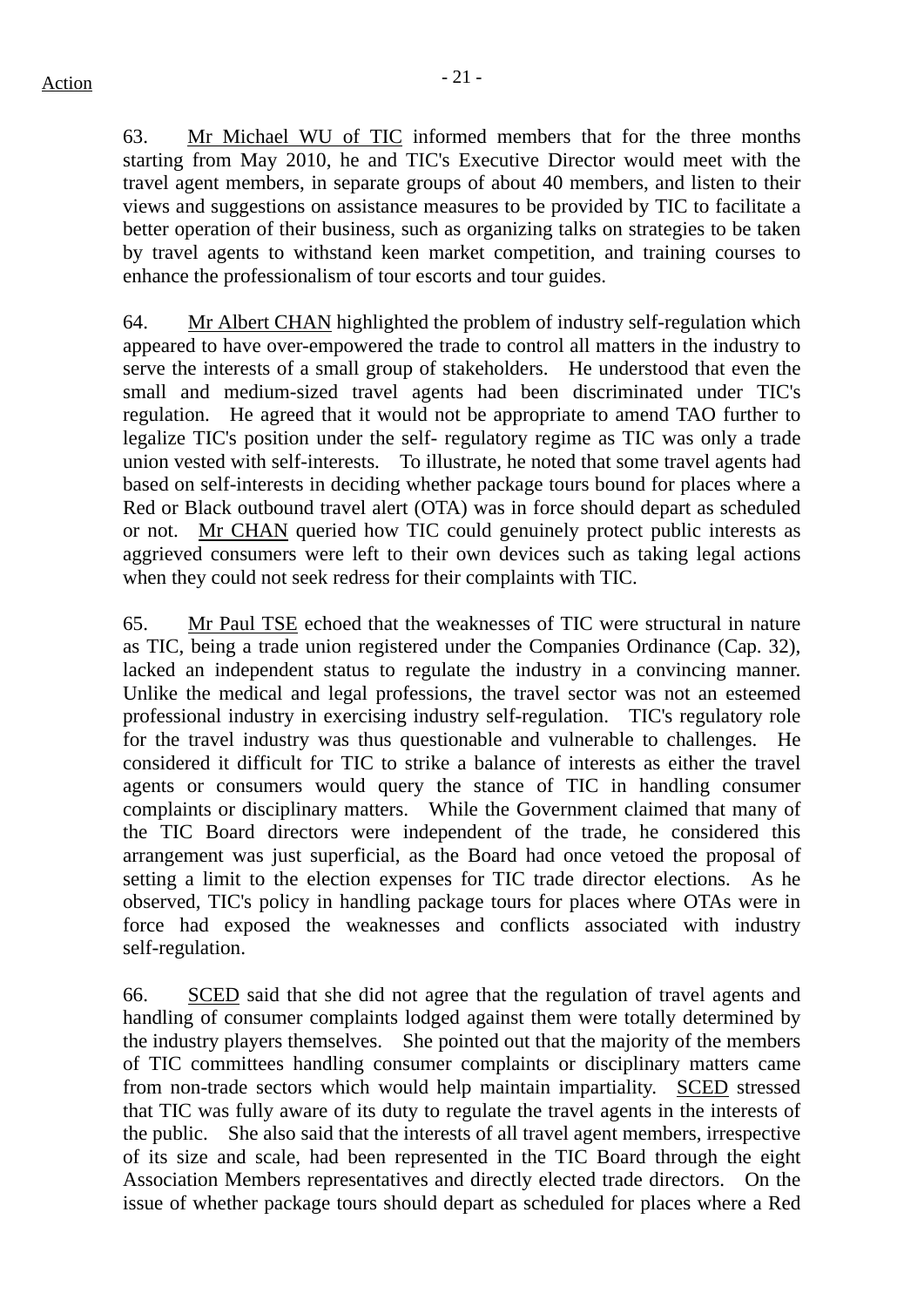or Black OTA was in force, the Government, while providing useful information for the reference of the travelling public and the travel trade, could not make compulsory arrangements for individual travellers, who should exercise due judgment on the matter having regard to their individual circumstances. However, she considered that TIC had effectively coordinated with travel agents to handle the matter, including making standard refund or changes to package tours for affected tour participants. TIC should continue to draw on the experience and members' suggestions to make improvements to keep up with the changing landscape in the travel industry and consumer expectations in future.

67. Ms Miriam LAU recalled that in its earlier years of operation, TIC had received much respect and recognition among the travel agents, whereas the public held high expectation of TIC to resolve travel-related issues and disputes for them. However, she noted that in recent years, TIC had drawn quite a lot of criticisms and complaints from travel agents, the public and even among some LegCo Members. Ms LAU enquired whether TIC had reviewed its role and power to identify the crust of the problems with a view to enhancing TIC's self-regulatory standard and increasing public recognition of TIC's work.

68. Mr Joseph TUNG of TIC highlighted the dilemma, as illustrated by Mr Paul TSE, faced by TIC, and remarked that it was difficult for TIC to accommodate the interests of the travel agents and consumers at the same time. Nevertheless, TIC had all along exercised due care in handling matters relating to the trade and consumer complaints, and it would continue to enhance the transparency of TIC's work to show that it was serving both the interests of travel agents and consumers.

69. The Chairman enquired whether the Administration had considered the possibility of turning TIC into a statutory body, with its composition, functions, powers and framework of checks and balances governed by a specific ordinance. Noting that unlike TIC, other self-regulatory industries such as the medical and legal professionals were governed by boards comprising mainly industry players, the Chairman asked about the criteria in determining the extent of non-industry involvement in a self-regulatory body.

70. SCED said that there were different modes of regulating an industry, including regulation by a government agency or statutory body, industry self-regulation, or, like the regulation of the travel agents, co-regulation by the government and the trade, i.e. the Travel Agents Registry and industry self-regulatory body, i.e. TIC. In exercising its regulatory role, TIC had strived to enhance the professional standard of the travel industry, for example by continuously upgrading the professional skills of tour guides and tour escorts through training and assessment. SCED stressed that public recognition and support of the travel industry was important to trade self-regulation. As such, she considered it more constructive to focus efforts on refining the existing governance structure of TIC to increase its accountability, rather than seeking to change TIC into a statutory body.

*Government's role in monitoring TIC and travel agents*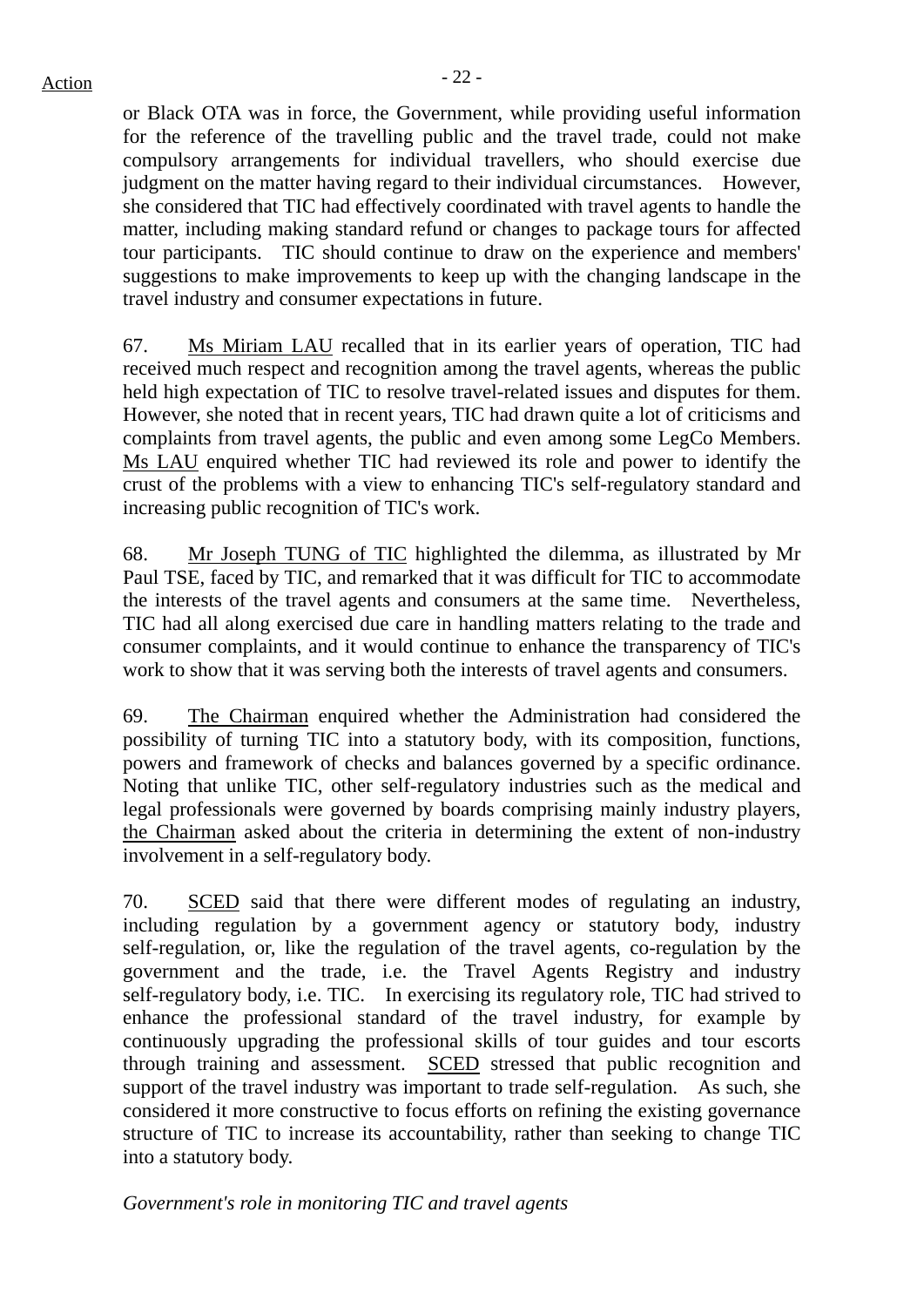71. Mr Fred LI said that unlike Macau, Singapore and Taiwan, Hong Kong did not have a dedicated government department/agency to regulate travel agents. The Hong Kong Tourism Board was only endowed with the role to promote Hong Kong tourism overseas, while TC was mainly responsible for implementing tourism policies and taking forward the hardware development for tourism. While TC representative(s) was a member of TIC Board and had started to sit on seven TIC committees as a member from January 2010, he queried how TC could exercise monitoring in a coherent manner if different TC representatives sat on the committees. Mr LI said that apart from financial control, it appeared to him there was no statutory power conferred on the Government to monitor TIC's general operation. As such, he urged the Government to consider more effective means to regulate the travel agents. In this connection, Mr Paul TSE also noted that there was no mechanism to handle complaints against TIC, and no designated department or government official to monitor TIC's operation.

72. SCED highlighted that before TAO was amended in 1988 to bring in industry self-regulation, the legislative proposals had undergone extensive consultation with the trade as well as the then LegCo. During the discussions, the pros and cons of a self-regulatory regime had been thoroughly considered. The mechanism of industry self-regulation had again been duly considered when TAO was further amended in 2002. There were established safeguards under the industry self-regulation arrangements. Amongst others, TIC was required to submit to SCED each year the estimates of its income and expenditure in respect of the next financial year, whereas the non-trade independent directors of TIC Board were appointed by SCED and the number of these independent directors in the TIC Board had been increasing over the years, from two at the beginning to the existing twelve. She thus considered that any attempt to revoke this long-established and widely accepted self-regulatory regime would require very careful consideration. SCED noted that as the Government, LegCo and the media all monitored the TIC's operations basically, she did not agree that TIC had been operating "without control". She also noted that the Government, TIC and the trade would continue to work closely in improving the current regulatory regime in the light of the changing circumstances of the trade.

# Way forward

73. Mr Paul TSE expressed dissatisfaction that the outcome of review had fallen short of the expectation that it should be a root-and-branch review of TIC's operation as requested in the motion passed by the Panel at the meeting on 16 July 2009. The improvement measures to be implemented by TIC, namely the conduct of value-for-money audit and formulation in consultation with ICAC of clearer guidelines on TIC elections, appeared to be only belated and minor rectifications. As such, Mr TSE urged that a thorough review of the self-regulatory mechanism should be conducted.

74. Mr Albert CHAN suggested that the Panel should consider holding a public hearing to gauge the views of travel agents, their frontline staff as well as general